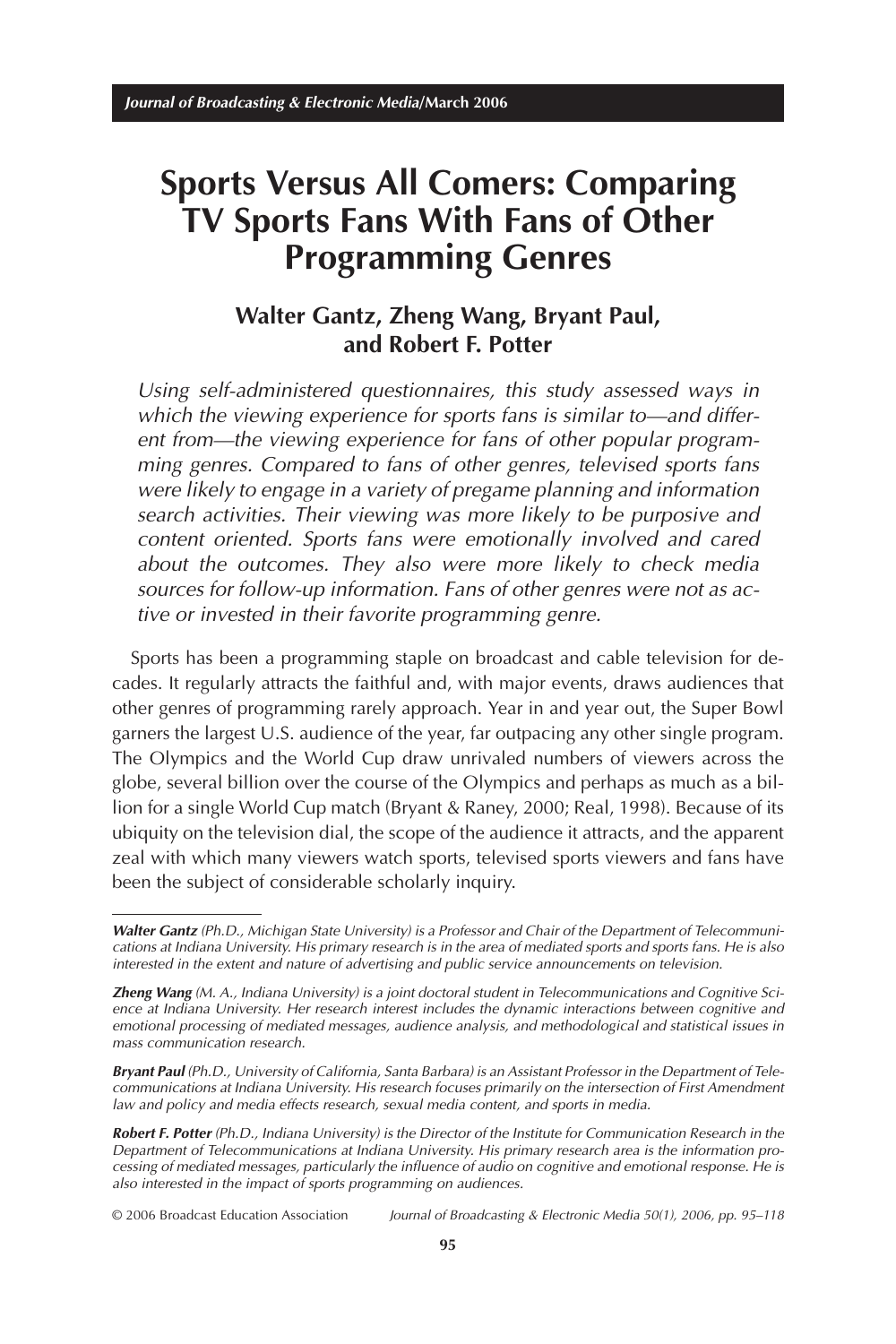With less frequent public recognition and scholarly scrutiny, other genres of programming attract and cultivate sizable audiences and, as with sports, a sizable number of fans. For example, prior to its final original episode in 2003, the television situation comedy Friends regularly drew viewers "still dying to know who [Rachel] ends up with—Ross or Joey?" when a decade had passed "after [the character] stumbled into the Central Perk coffeehouse after running away from her own wedding" (Peyser, 2003, p. 46). To be sure, there are other parallels as well. For example, stars of wildly popular shows such as Friends receive salaries that rival the biggest sports stars.

Fans represent an important segment of television audiences that programmers cultivate across genres, from sports to soap operas, situation comedies and dramas to adult-oriented animated programs, and from reality shows to afternoon and evening talkfests. At a minimum, fans represent a steady base of viewers that programmers and sales personnel collectively describe and package to advertisers and ad agencies. At times, fans are openly promoted and celebrated. For this, all one has to see is ESPN's self-congratulatory 25th anniversary campaign titled "The Season of the Fan" (Janoff, 2004), with on-air promotions "celebrating 25 years in sports with a salute to the fans."

Although scholars have examined fans for sports, soap operas, and reality programs separately, they have not looked for commonalities in fanship across programming genres. Do fans prepare for their programs in similar ways? Are they motivated by similar or disparate sets of motivations? Do they view and respond in similar ways, or is viewing and response unique to each type of program? In short, scholars have not examined the extent to which the fanship experience cuts across genres. This study was designed to make that comparison.

# **Fanship**

The term fan is routinely linked with those who follow sports. For example, the first meaning for the term provided by the Oxford English Dictionary (1996) states that a fan is "a keen and regular spectator of a (professional) sport, originally of baseball." Yet, the term, derived from fanatic, can and has been applied to those with a particular interest in performers, personalities, and programs, as well as athletes and sports teams. Along with athletes, celebrities have long had fan clubs and fan magazines and have been the recipients of fan mail.

At a minimum, fanship points to an active and interested audience. In all likelihood, fanship represents an array of thought processes, affective attachments, and behaviors that separate fans from nonfans, including nonfans who watch the same programming. Abercrombie and Longhurst (1998) noted that fans are "those people who become particularly attached to certain programmes or stars within the context of a relatively heavy media use" (p. 138). Others have linked fanship with knowledge about the players, teams, and game or characters and plot in a program; active, participatory, viewing; concern about outcomes; and emotional responsiveness to the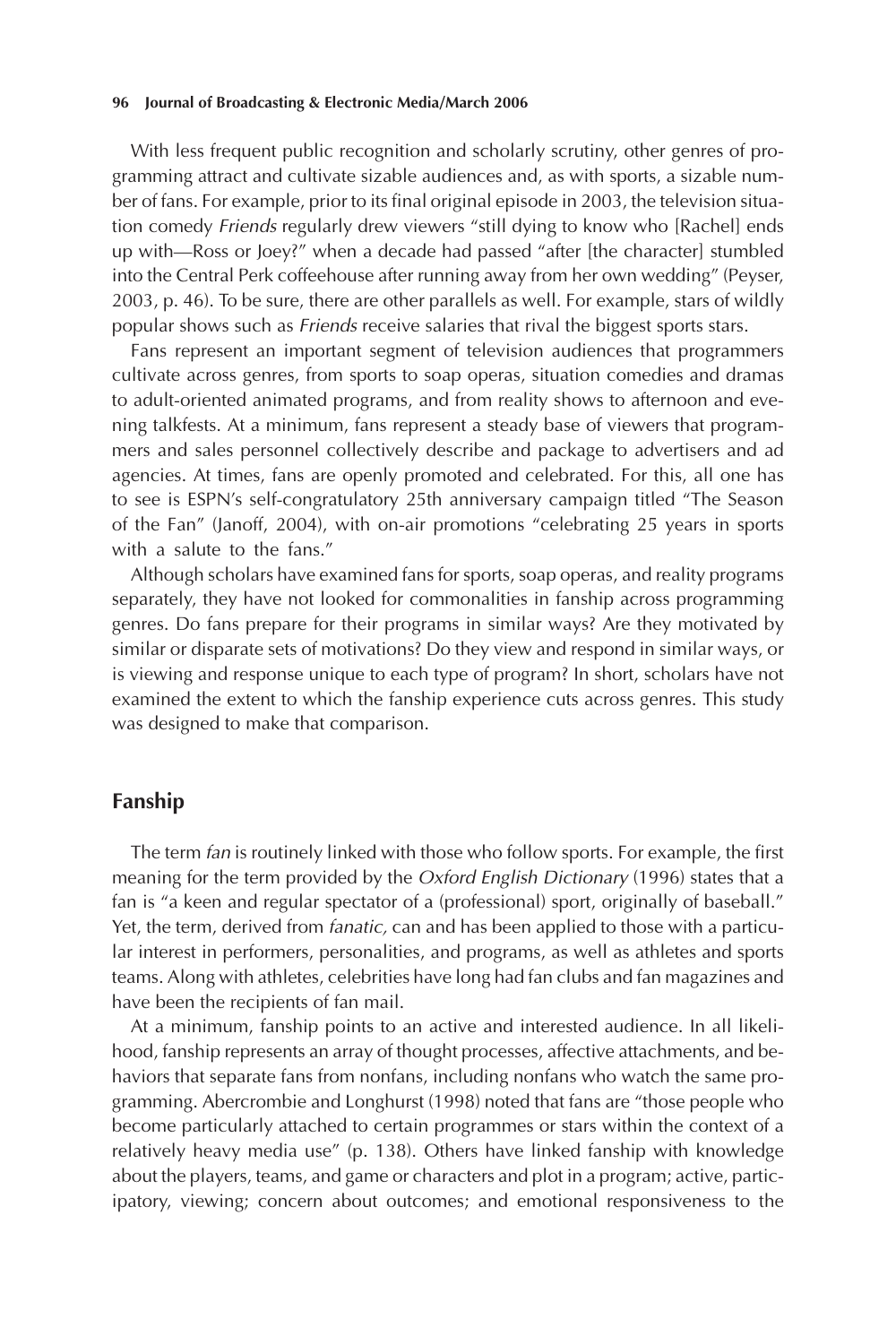action and activity as it unfolds (e.g., Gantz, 1981; Gantz, Wenner, Carrico, & Knorr, 1995; McPherson, 1975; Smith, Patterson, Williams, & Hogg, 1981). Because fans tend to be heavy viewers, they have more experience and knowledge than nonfans with the format and content of their favorite programs. In addition, because they are at least somewhat attached to the programs or stars, they may process information conveyed on these programs differently than nonfans. Indeed, recent studies (e.g., Hillman, Cuthbert, Bradley, & Lang, 2004; Hillman et al., 2000; Potter, Sparks, Cummins, & Lee, 2004) document that the level of fan identification has an impact on the level of self-reported and physiological emotional reaction one has to images of sports and sports-related news items.

Studies have documented the benefits and pitfalls associated with fanship. Fanship is said to empower fans and generate passion and energy in them (Grossberg, 1992). An early and often-cited review of sports fan research identified three benefits of being a sports fan—escape, self-fulfillment, and social integration (Smith et al., 1981). Although their classic study was not limited to fans, Cialdini et al. (1976) documented the image-enhancing effects of having one's school win on the playing field. For a fan, the joy of watching one's team win may rival that felt by the players. On the flip side, for the fan, the anxiety and pain associated with pending games and undesired outcomes may be as great as those experienced by the players themselves. Fans experience an increase in cognitive and somatic anxiety as an important competition approaches; the effect is heightened among highly identified fans (Wann, Schrader, & Adamson, 1998). Deeply committed fans also are less able to separate themselves from their teams when their teams lose (Wann & Branscombe, 1993).

Although people frequently call themselves a fan of—or not a fan of—a program or genre of programming, fanship is likely to exist on a continuum, providing room for the hard-core fans that the media sometimes showcase and academics occasionally study (cf. Wann & Branscombe, 1993). Placement on this continuum, however, is likely to incorporate an individual's knowledge of, interest in, and exposure to the programming under consideration. Gantz and Wenner (1995), for example, defined sports fans based on self-reported knowledge levels, interest, and patterns of exposure to sports. Sports fans were those with considerably higher scores on perceived knowledge, interest, and viewership than their counterparts. The same should apply to other forms of entertainment programming.

### **Fanship for Sports**

A wealth of studies have examined sports fanship. Gantz and his colleagues conducted a series of surveys to investigate the motives and behaviors associated with TV sports fans (Gantz, 1981, 1985; Gantz & Wenner, 1991, 1995; Gantz et al., 1995). In his earliest investigation, Gantz (1981) found that, although some viewing motives (such as to thrill in victory) seemed unique to certain sports programs, most motives for viewing sports cut across sports. He also found that fans often prepared for the tele-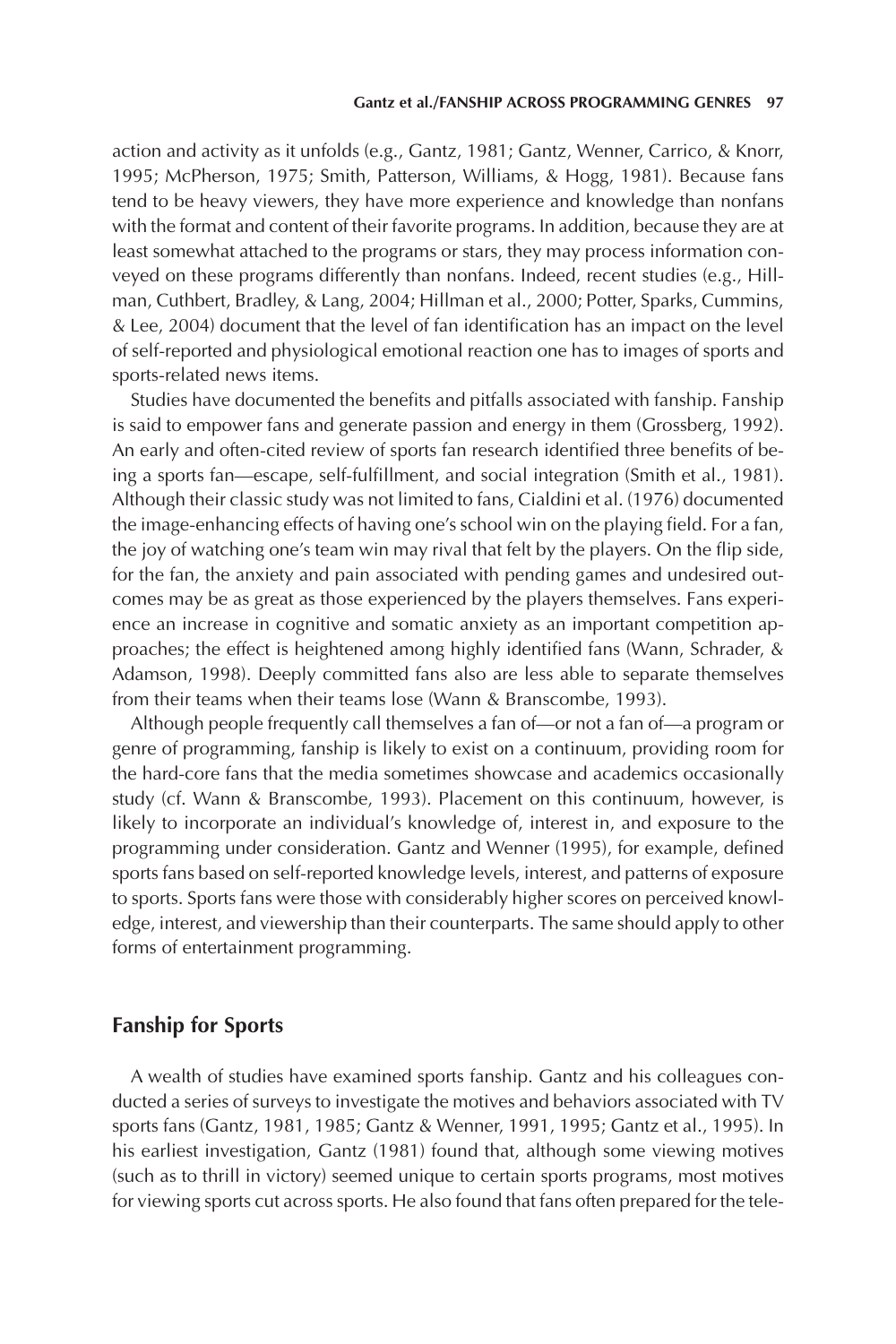vised game beforehand and were emotionally aroused and quite active while viewing, often yelling in pleasure or displeasure as the events transpired. Gantz and Wenner (1995) found that fanship made a difference in the audience's viewing experience of televised sports. Fans were more likely to prepare for a game by following reports about it beforehand, were more strongly motivated to watch for the intrinsic pleasures associated with watching, to be emotionally involved and overtly expressive while viewing, and, for better or worse, to have the game linger on after the final whistle was blown.

Hocking (1982) and Eastman and Land (1997) examined how people watch sports, whether they watch alone, in groups, or at the stadium. Location mattered. Those who gathered at sports bars to watch sports sought the social interaction and sense of community those settings provided. In addition to letting them participate in comfortable rituals (and drinking), shared viewership at bars legitimized their fanship and established them as real, serious fans.

Wann (1995) proposed and validated a scale tapping fan motivations. Consisting of eight motivation sets, the scale addressed fan eustress (i.e., positive arousal), self-esteem, escape, entertainment, economic, aesthetic, group affiliation, and family needs. A follow-up study found that fans who preferred sports in which individuals compete alone reported higher levels of aesthetic motivation, whereas those with a preference for team sports had higher scores on the eustress and self-esteem subscales (Wann, Schrader, & Wilson, 1999). Lines (2000) suggested a motivation framework composed of personal, social, and emotional dimensions. Sloan (1989) found that the affective, cognitive, and behavioral responses of sports fans were similar to those of athletes.

At least with sports viewing, gender makes a difference. Differences between the genders here may start at an early age. Young children have different motives for watching mediated sports. For girls, mediated sports gave them access to a male-dominated world, let them talk about sports with others if they wished, and look at men's bodies without being questioned about it. For boys, mediated sports provided a common ground and sense of male identity (Lines, 1999, 2000).

Most studies examining gender differences in sports viewing have focused on adults. Gantz and Wenner (1991) found that, compared to women, more men responded like fans, even controlling initial levels of interest in sports. Men were more strongly motivated to watch televised sports and indeed spent more time watching those programs. Gantz and Wenner suggested that social norms, expectations, and responsibility might contribute to the gender differences they found. Gantz and Wenner (1995) followed up with a study of male and female sports fans. In this comparison, gender did not affect motivations, pre-viewing behaviors, or post-viewing behaviors.

Dietz-Uhler, Harrick, End, and Jacquemotte (2000) assessed fanship among college students and found that about three quarters of the sample categorized themselves as sports fans. Women were as likely as men to consider themselves as sports fans, but they identified themselves less strongly with the concept than men did. For men, being a sports fan is an important part of their identity. For women, being a sports fan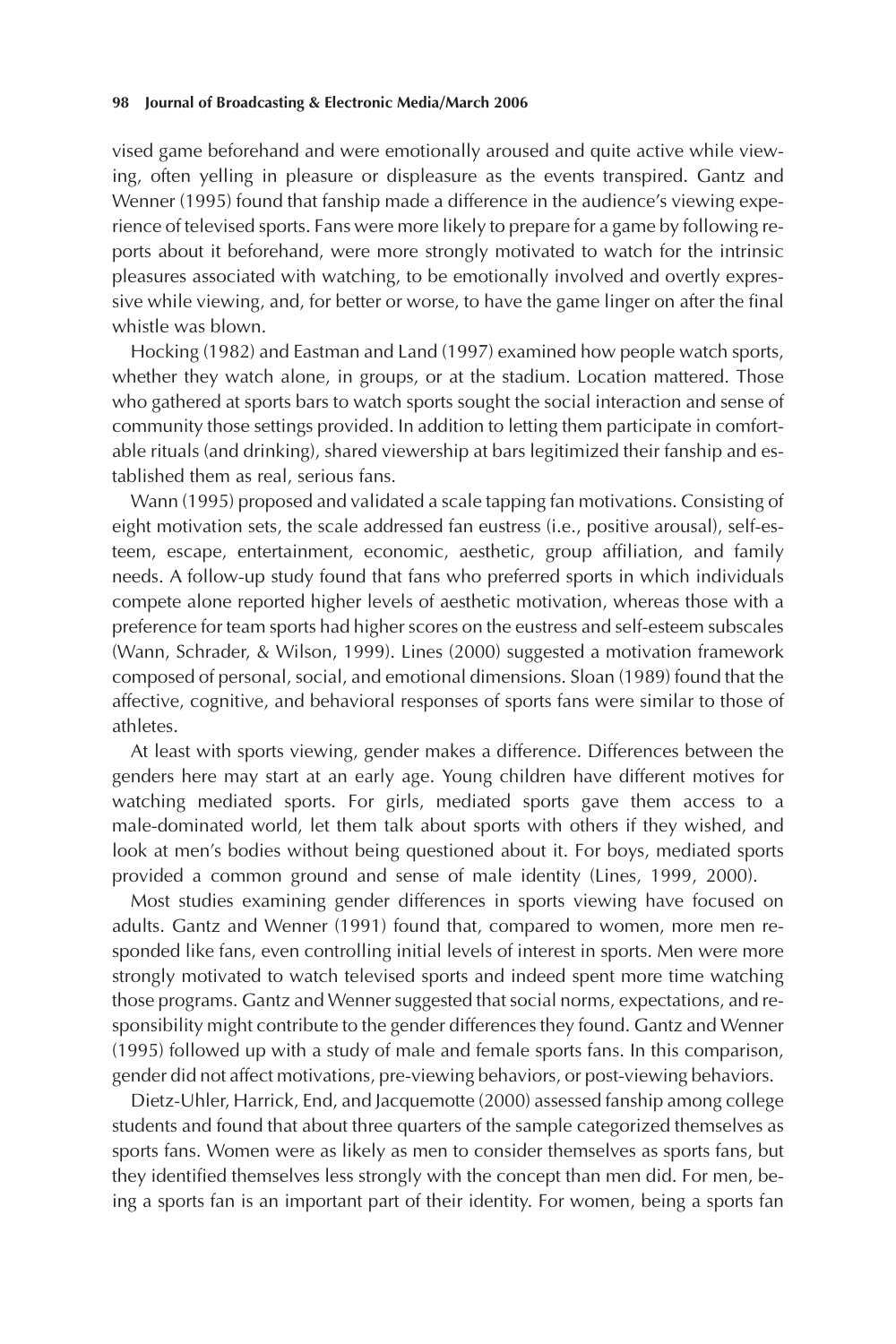meant "attending, watching, and cheering at sporting events, preferably in the company of family and friends" (Dietz-Uhler et al., 2000, p. 227). James and Ridinger (2002) found that men offered significantly higher ratings as fans than those offered by women. Men also offered higher ratings for most of the sport consumption motives. Interestingly, there were two motives that women and men rated equally high: for the action of sports and the opportunity to escape from one's daily routine. Finally, rather than use gender as a marker, Wann and Waddill (2003) examined differences based on self-reported gender orientation (i.e., masculinity and femininity). Masculinity was the most powerful predictor of sports-viewing motivations, but for family-oriented motivations, femininity was the most important predictor.

# **Fanship for Other Genres of Programming**

Two decades ago, when Gantz (1981) explored the motives for watching televised sports, he found that viewers watched sports more actively than other entertainment programming. However, no additional research was conducted to investigate how various programming genres were similar or different in terms of viewer motivations and behaviors. Studies have been conducted about soap opera fans and, more recently, about fans for reality programs.

Harrington and Bielby (1995) recruited adults from soap opera fan clubs and found several underlying traits and behavioral patterns. Almost all of the fans they recruited were female and White. Most watched a good number of soap operas (i.e., they were fans of the genre, not just a specific show), preferred to watch alone, and talked with others about the programs. Most also subscribed to fan magazines and kept up with the shows by following plot summaries provided by those vehicles. Bielby, Harrington, and Bielby (1999) investigated fan activities at three sites: fan clubs, daytime magazines, and electronic bulletin boards. Magazines gave fans ownership of visible criticism. Similarly, electronic bulletin boards provided a sense of legitimacy to fans' reactions and critiques of story lines and provided a collective sense of identity. They represented an important outlet for those who had made a significant cognitive and affective investment in the ongoing story lines of their favorite soap operas. In examining the Internet community of fans for the soap opera, All My Children, Baym (2000) offered a more detailed account of online activities among soap opera fans. A soap fan herself, Baym participated and observed interactions among fans between 1990 and 1993 and then in 1998. Conversations among fans focused on interpreting story lines and discussing character motivations and actions. Fans also actively tried to interact with producers and script writers to make the stories develop along the lines they preferred.

In the last few years, reality shows have been widely promoted and enthusiastically embraced by a large number of viewers (Friedman, 2002). Nabi, Biely, Morgan, and Stitt (2002) tried to find out the appeal of reality-based TV programming and assessed the premise, held in the popular press, that viewers watched to satisfy voyeuristic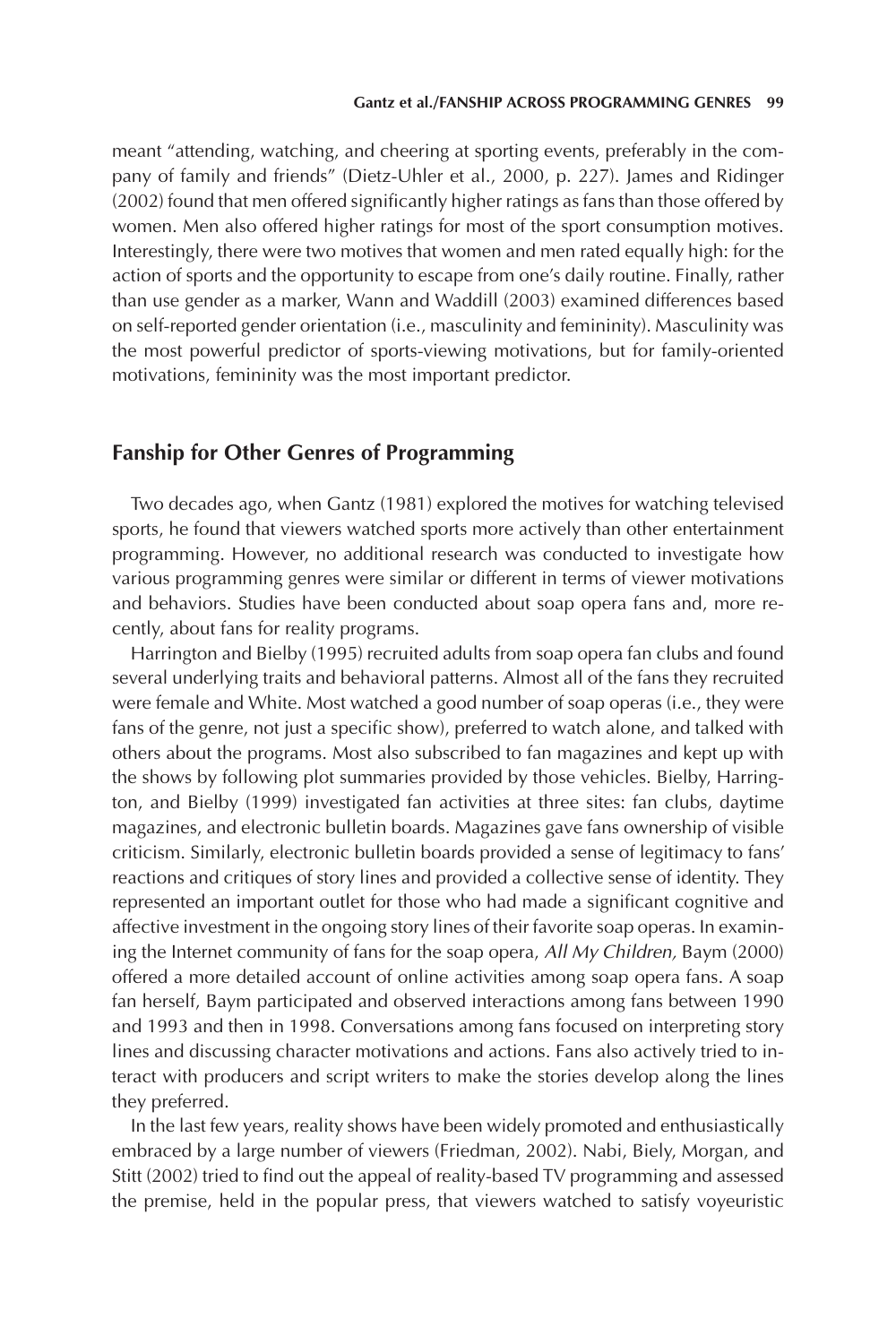instincts. That did not appear to be the case. Instead, viewers, especially those who watched on a regular basis, attended because these shows were perceived as relatively unique (e.g., unscripted, real people). Nabi et al. also found the gratifications obtained by viewers differed on the basis of the frequency with which they watched these programs. For example, regular viewers wanted to be entertained, whereas periodic viewers were more likely to use reality TV to alleviate boredom. In essence, regular viewers seemed to be a more active audience than their counterparts. Jones (2003) identified eight reasons for watching reality shows. These included gaining insight into people's behavior, to be entertained, because the shows were real and live, to predict the outcomes, and because people enjoyed being nosy.

Grossberg (1992) argued that "sensibility" differentiated fans from general viewers. Fans turned to and responded to programs with more affect than others who watched the same content. Foster (2004) found that fans of the program Survivor engaged in fantasy pools where they guessed the outcome of the show and competed with others, earning points based on the number of correct guesses they made. Through the online activity, Survivor fans battled each other, much as the participants did on-screen. From that perspective, Foster argued that *Survivor*—and perhaps other programs in the genre—appeared distinct from other fan cultures.

### **Research Question**

After documenting that TV sports fans were active, involved, and invested consumers of televised sports, Gantz and Wenner (1995) called on scholars to investigate the differences and similarities of fans across programming genres. At that time, Gantz and Wenner suggested that the viewing experiences for soap opera or prime-time drama fans might have much in common with the experience for sports fans:

Soap opera fans, for example, diligently follow their favorites, read accounts of ongoing storylines, and talk with each other about recent episodes. Similarly, devotees of weekly series may set aside time in order to watch each week's episodes, get together with others to watch, talk while watching, respond emotionally to the unfolding drama, and eagerly anticipate each new episode. (pp. 71–72)

Yet, because soap operas were taped and fully scripted, viewers who cared might not celebrate as much or experience as much anguish as sports fans do after the significant victories or defeats.

When Gantz and Wenner (1995) called for that comparison, sports was the only regularly scheduled genre of live, unscripted, purely entertainment programming offered on television. Now, of course, reality programs come close to fitting the bill as well. All involve real people whose lives are affected by the programs. Viewers are told these shows are unscripted. Some are televised live. With the rise of reality programs as well as the continued popularity of other genres of programs that draw loyal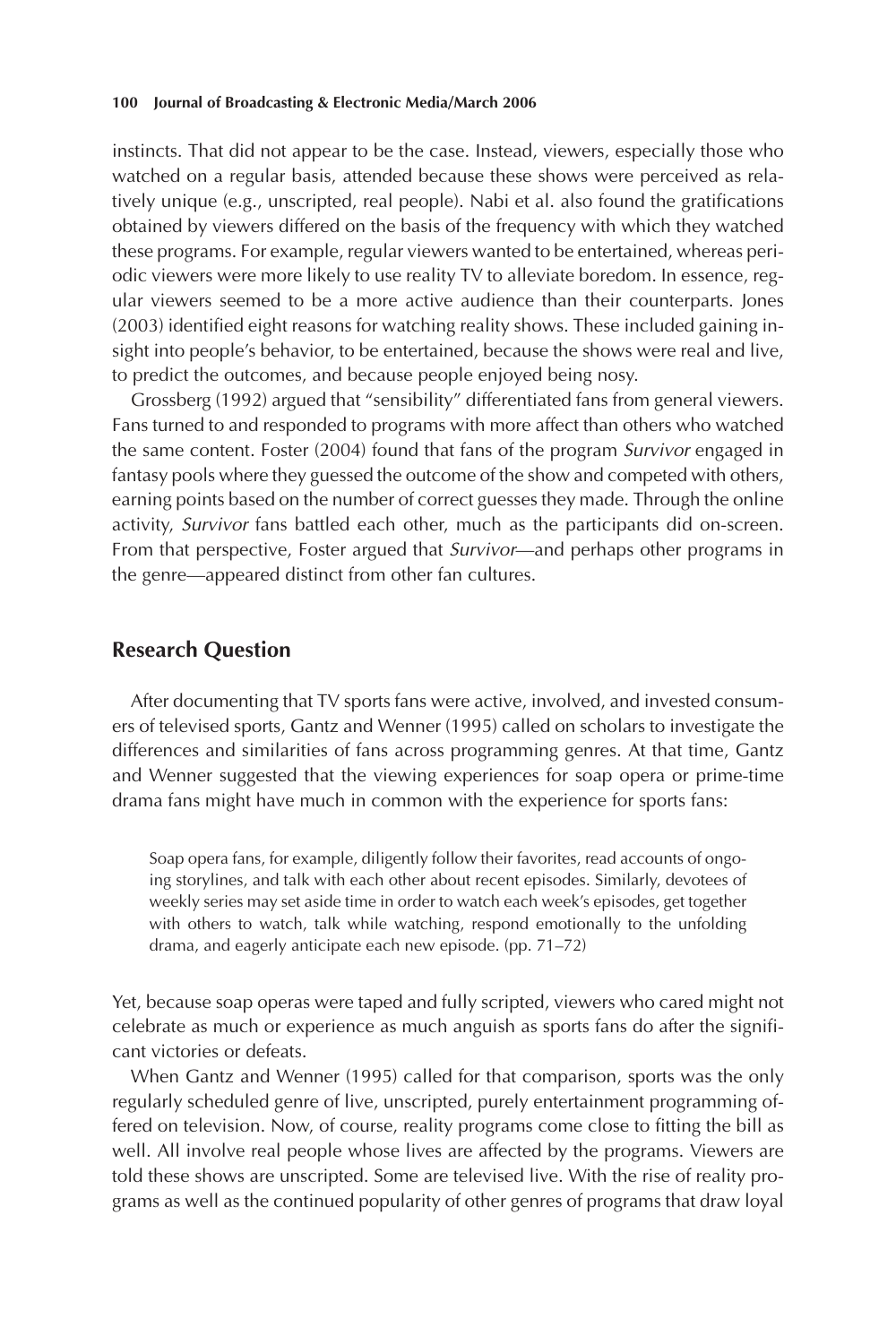audiences, it is reasonable to assess commonalities in the viewing experience across programming genres. This study, then, is driven by the following question:

RQ: In what ways are the pre-viewing behaviors, motivations for viewing, concomitant viewing behaviors, and post-viewing behaviors for sports fans similar to—and different from—those experiences for fans of other popular genres of programming?

# **Method**

The study was conducted using a student sample, consistent with a number of studies examining sports fans as well as studies describing the motivations for viewing other genres of programming such as soap operas and reality programs. College students, like older and less educated adults, watch a lot of television, have definite programming preferences, and are fans of a variety of programming genres. The nature of their viewing experience is not likely to vary from that of others in the population. In addition, the study was designed to examine within-group differences in fanship. Differences among college students are likely to be similar to those that might exist among other groups of viewers.

Self-administered questionnaires were given to students in six sections of two introductory media classes at a large public university in the Midwest. The largely close-ended questionnaire was extensively pretested. Many of the items were derived from those used elsewhere (Gantz, 1981, 1985; Gantz & Wenner, 1991, 1995; Gantz et al., 1995) in studies examining the pre-viewing activities, motives, concurrent activities, and post-viewing activities of televised sports fans. Items in the current instrument addressing sports-viewing–related activities as well as items designed to investigate motives for viewing other programming genres were generated by students in two upper level telecommunication courses at the same university in 2003 and 2004. Their task consisted of answering open-ended questions assessing viewership for soap operas, reality programs, situation comedies, daytime talk shows, nighttime talk/comedy shows, adult-oriented animation programs, and prime-time dramas. Items derived from their responses were modified to fit with a close-ended questionnaire and integrated with items assessing sports-viewing activities. This questionnaire was then pretested with students from another upper level telecommunications course. As part of a class learning experience, these students also asked friends and family members to fill out the questionnaire (total pretest <sup>N</sup> = 215). Finally, the questionnaire was modified to its final form in order to address issues raised by this final set of pretest respondents.

# **Respondents**

A total of 383 students completed the current instrument. None of these had participated in any of the pretesting stages. All volunteered. One of the study's authors was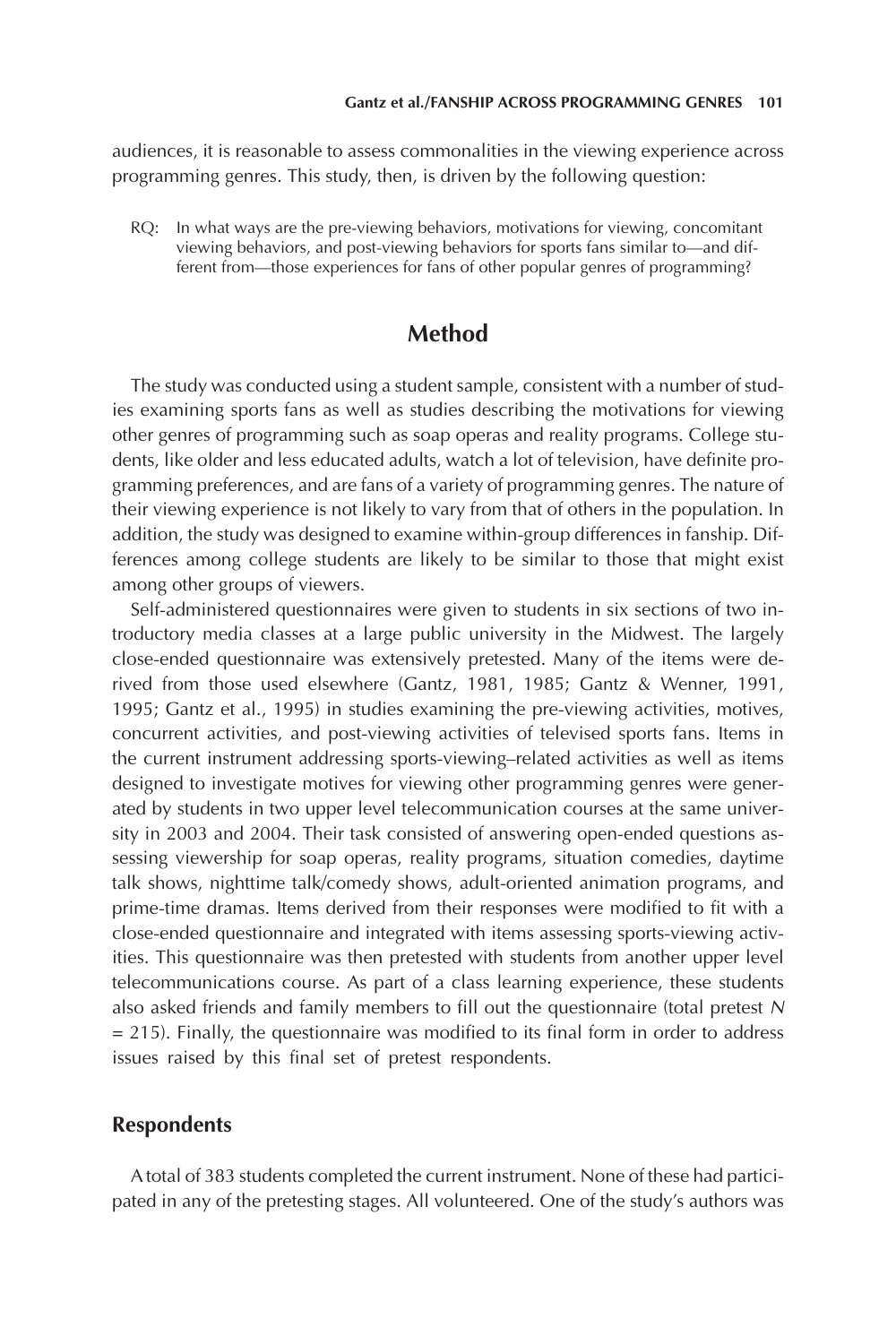present in each class to administer the questionnaire. Men and women were almost equally represented (51.7% male, 46.2% female, and 2.1% did not report gender). Ages ranged from 18 to 57 years; on average, they were 20 years old  $(SD = 3.3)$ . About one in five (17.7%) were freshmen, 44.9% were sophomores, 29.1% were juniors, and 8.3% were seniors. Just over one in four (26%) lived in a university dormitory; others lived in an apartment/condo, a sorority/fraternity, a house, or with parents (34.9%, 20.1%, 18.2%, and 0.8%, respectively).

# **Respondent Instructions**

In order to measure fanship, the questionnaire began by assessing how much respondents enjoyed watching each of eight genres of programming: sports, situation comedies, reality programs, dramas, nighttime talk/comedy programs, daytime talk shows, adult-oriented animated series, and soap operas. Current and popular examples were provided for each genre. Scales ranging from 0 to 10 were employed here, as they were for much of the questionnaire. With enjoyment, 0 meant respondents did not enjoy the genre at all, and 10 meant they enjoyed watching that type of show a great deal. Students were then asked to estimate the number of hours each week during the school year they spent watching each of those programming genres. They also were asked to indicate the number of hours they spent each day watching sports news on television as well as following sports news on the Web. These items were included to better differentiate sports fans from those who simply reported a high degree of enjoyment with televised sports. Otherwise, as found elsewhere (Dietz-Uhler et al., 2000), a majority of these respondents would have identified themselves as sports fans.

After filling out the enjoyment and exposure items, respondents were told that, for the rest of the questionnaire, they were to focus on sports and the type of show other than sports they scored highest among the enjoyment items. If they had a tie, they were told to pick one of the tied types of shows. In all cases, respondents wrote down the genre they selected. They also listed their favorite show within that genre as well as their favorite sport. (Collectively, respondents listed dozens of specific shows and well over a dozen different sports.) All respondents then addressed each of the items on the questionnaire as the items related to watching sports and as the items related to their (other) favorite type of show. Each item was listed once. There were two blanks next to each item: one for sports and the other for their (other) favorite type of show. Respondents placed their scores for each genre in the blanks corresponding to each item.

Sports fans were defined by the researchers based on responses to the questions that measured respondent enjoyment of sports programming, the amount of time they spent following sports news on TV, and the amount of time they followed sports news on the Web. Borrowing from Gantz and Wenner (1995), sports fans were defined as those respondents who, in addition to simply expressing a high degree of enjoyment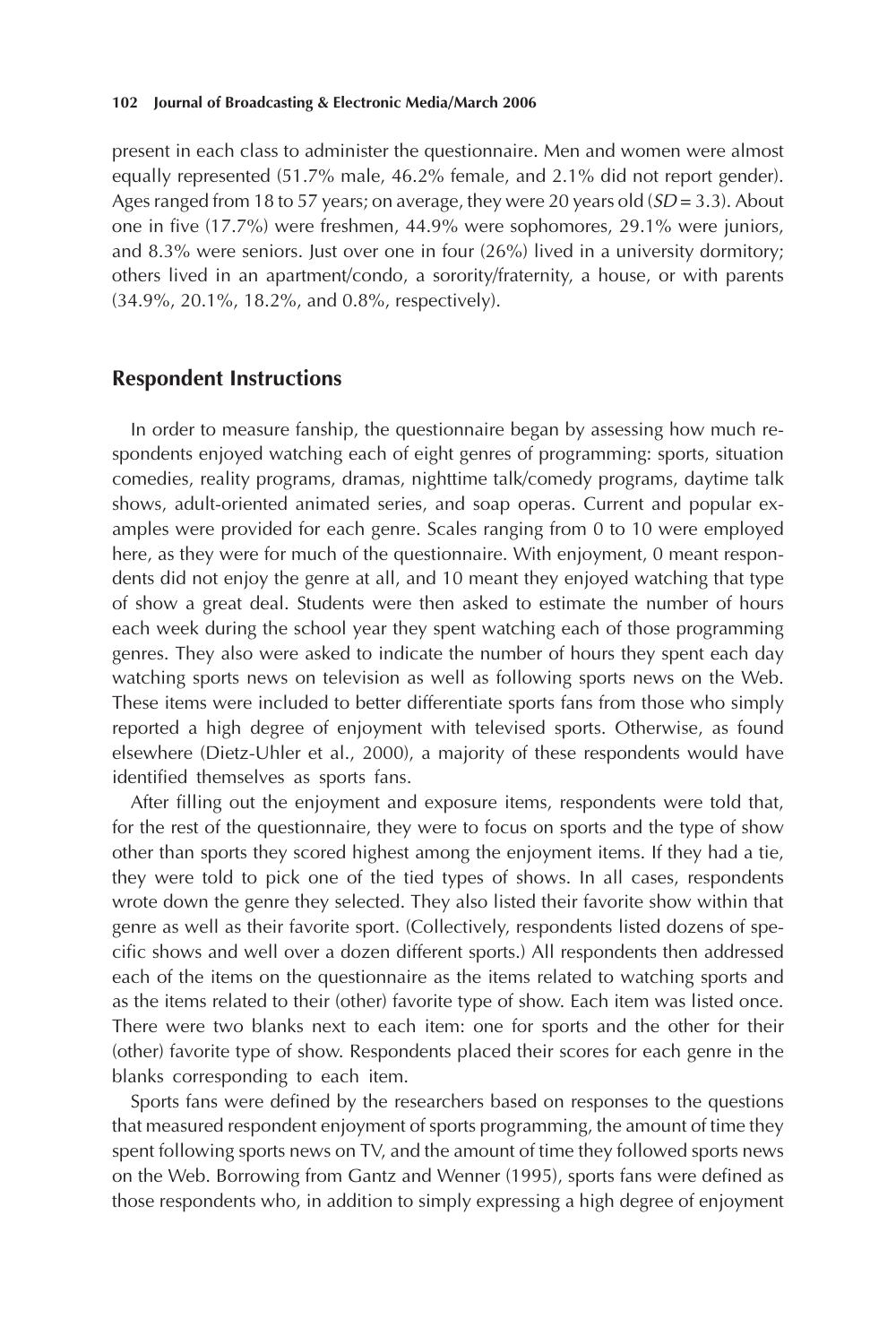from watching televised sports, also reported more actively seeking out supplemental, sports-related information, both on television and via the Internet. In this study, sports fans were those who scored at least an 8 on the enjoyment item, watched at least an hour a day of sports news on television, and spent at least an hour daily following sports news on the Web.

Respondents were defined as fans of one of the other programming genres if they did not qualify as a sports fan and if they scored an 8 or higher on the enjoyment item for the genre they had written down as their favorite. Respondents who did not give an enjoyment score of at least 8 for their favorite genre ( $n = 25$ ) were not included in the analyses.

Most of the questionnaire focused on four elements of the viewing experience: what people did before their show came on, their motives for watching, the things they did and felt while watching, and the behaviors and feelings they experienced after viewing. Across areas, respondents used a 0 to 10 scale, where 0 meant the item did not apply to them at all and 10 meant it applied a great deal to them. Respondents answered each item first as it related to sports and then as it related to their favorite type of show.

### **Measures**

Pre-Viewing Behaviors. Pre-viewing behaviors were as follows: "read a magazine or newspaper article about the show (game) beforehand"; "read something on the Web about it"; "plan your schedule so you'll be able to watch"; "think about what might happen on the show (game)"; "plan to get together with friends to watch"; "plan to go to a bar or restaurant to watch"; "participate in online chat groups about the show (game)"; "talk with your friends (on the phone, face-to-face, online) about it"; "make sure you are wearing something/holding something lucky or that you have worn/held before when watching the show (game)"; "bet (for money) on the likely outcome"; and "bet (not for money) on the likely outcome."

Motivations. Motivations were as follows: "because there's nothing else on"; "to relieve stress and escape from pressures of the day"; "to have something to talk about with your friends"; "because you don't want to miss a thing on the show or game"; "because you care about the characters, players, teams, or people"; "it's something to do with a romantic partner"; "it relates to your life"; "to see who does well/who wins"; "to put aside responsibilities, including studying, for a while"; "because the shows/games are popular"; "to feel connected with the characters, players, or teams"; "to make fun of the characters, players, or teams"; "to spark your imagination"; "because others are watching"; "to be in the know"; "to follow your bets"; "because the characters, players, or teams are attractive"; "because you like the unpredictability of the shows/games"; "to observe fashion"; "it's an excuse to party"; "to add some excitement to your life"; "it's a chance to have an alcoholic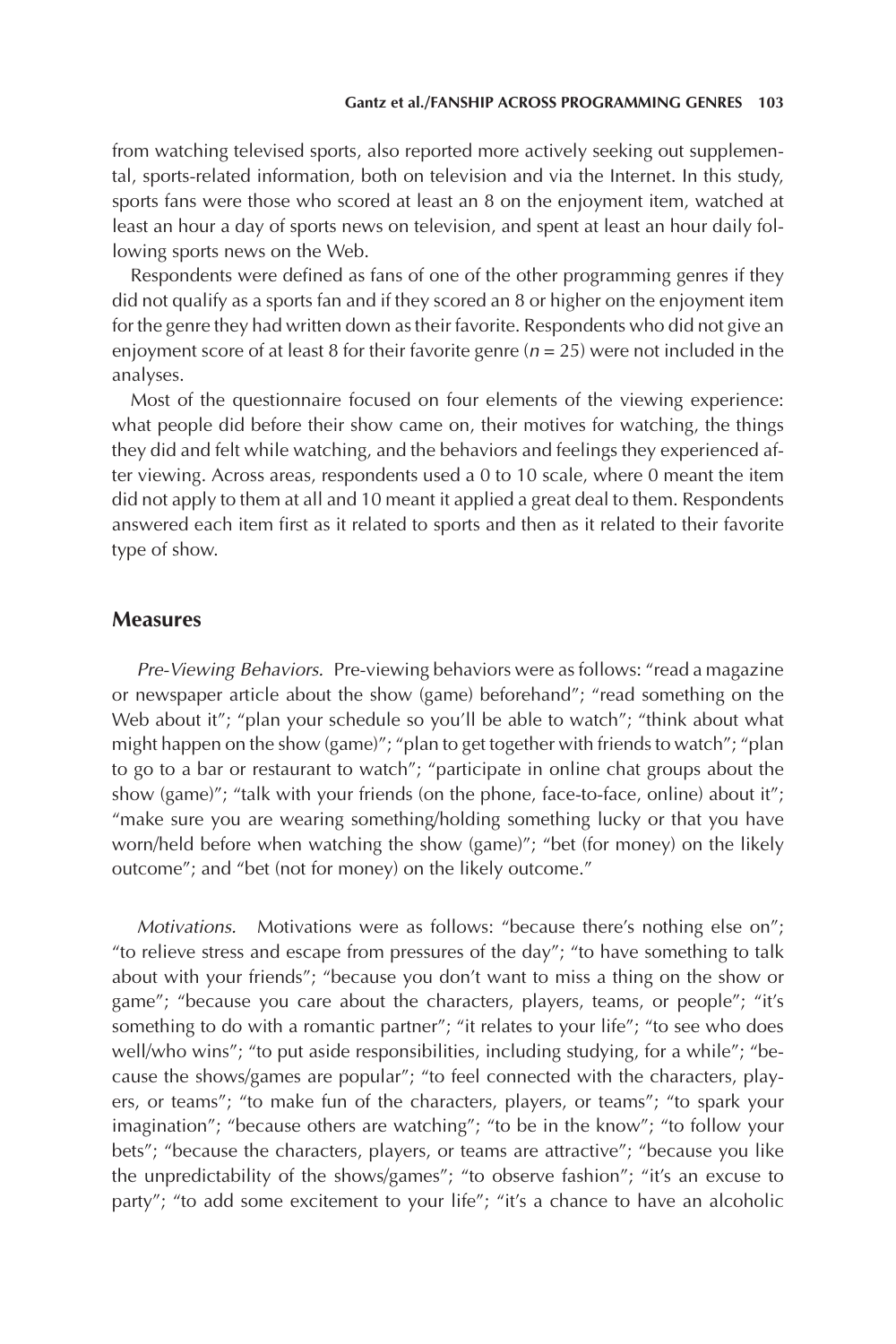drink"; "to feel better about yourself"; "to keep track of fantasy leagues"; "to learn life lessons"; "to be part of a group that's watching"; "it's a good excuse to get together with friends"; "to follow a specific player, character, or team"; and "to kill time."

Concomitant Behaviors. Concomitant behaviors were as follows: "talk with others about the show or game"; "talk with others about other things"; "tell people to be quiet so you can hear everything"; "have an alcoholic drink"; "get drunk/hammered"; "bet on what might happen"; "yell out at the characters, players, teams, or action"; "feel anxious"; "yell/argue/fight"; "have a snack or a meal"; "hope (or pray) for an outcome you want"; "study or read"; "feel excited"; "feel happy when your favorite character, player, or team does well"; "feel sad or depressed when your favorite character, player, or team does poorly"; and "feel mad when your favorite character, player, or team does poorly."

Post-Viewing Behaviors. Post-viewing behaviors were as follows: "read about the characters, players, shows, teams, or games in the newspaper"; "watch more about it on TV"; "check the Web to read more about it"; "participate in chat groups about it"; "hang out with your friends after watching"; "write to the actors, players, or teams"; "talk with your friends about it"; "stay in a good mood for a while if your favorite character, player, or team did well"; "stay in a bad mood for a while if your favorite character, player, or team did poorly"; "don't do anything related to the show or game once it's over, you don't think about it until the next show or game"; and "drink more."

Based on their responses to the three items measuring sports fanship, 107 respondents were identified as sports fans. Not surprisingly, most (86%) were men. Data from these respondents on their favorite type of program (other than sports) were excluded from the analyses. Of those respondents who did not meet the definition for sports fans, a total of 94 met the criteria set forth for situation comedy fans (i.e., listed it as their favorite genre and gave it an enjoyment score of 8 or higher). Forty-nine respondents met the criteria for fans of adult-oriented animation programs, 45 for drama fans, 30 for fans of reality programs, and 21 for fans of nighttime talk/comedy programs. Fans clearly enjoy watching their favorite genre. On the 0 to 10 enjoyment scale used, fans for each genre averaged from 9.4 to 9.7 (see Table 1). The remaining programming genres assessed (daytime talk shows and soap operas) received scant support. Respondents who picked these genres as their favorites or who did not list a favorite genre  $(n = 12)$  were excluded from the analyses.

For the analyses, programming genres were dummy coded. A multivariate analysis of variance (MANOVA) was conducted separately for the pre-viewing behaviors, motivations, concomitant behaviors, and post-viewing behaviors mentioned previously using the genre of fans as a factor, with gender controlled. The MANOVA results showed a significant effect of the genre of fans on pre-viewing behaviors,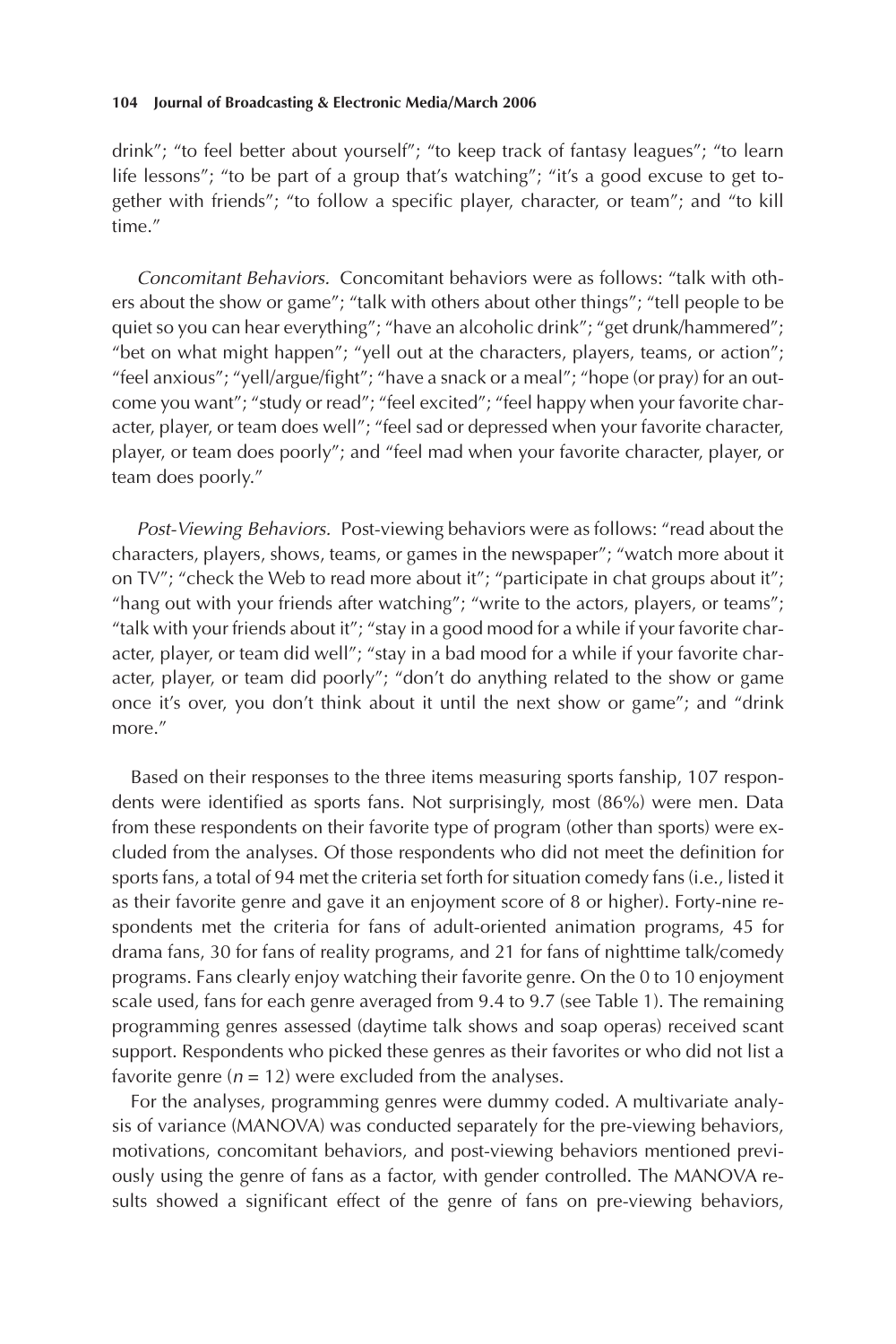|                  |            | Male | Gender <sup>a</sup> | Female |     | Fans'<br>Self-Reported<br>Enjoyment <sup>b</sup> | Fans'<br>Self-Reported<br><b>Time<sup>c</sup></b> |      |  |
|------------------|------------|------|---------------------|--------|-----|--------------------------------------------------|---------------------------------------------------|------|--|
| Genres           | $\sqrt{n}$ | $\%$ | $\sqrt{n}$          | $\%$   | M   | <i>SD</i>                                        | М                                                 | SD   |  |
| Sport            | 92         | 86.0 | 15                  | 14.0   | 9.6 | 0.7                                              | 13.2                                              | 13.7 |  |
| Situation comedy | 17         | 18.1 | 75                  | 79.7   | 9.5 | 0.7                                              | 4.9                                               | 3.9  |  |
| Reality show     | 3          | 10.0 | 25                  | 83.3   | 9.4 | 0.7                                              | 3.9                                               | 2.2  |  |
| Drama            | 10         | 22.2 | 35                  | 77.7   | 9.5 | 0.8                                              | 4.5                                               | 3.2  |  |
| Adult animation  | 40         | 81.6 | 8                   | 16.3   | 9.7 | 0.6                                              | 4.3                                               | 2.9  |  |
| Night talk show  | 15         | 71.4 | 6                   | 28.6   | 9.4 | 0.7                                              | 4.1                                               | 2.4  |  |

**Table 1 Fans' Gender, Enjoyment of, and Time Spent on Different TV Genres**

<sup>a</sup>Two situation comedy fans, two reality show fans, and one adult-oriented animation fan did not report gender. Percentages here were based on the numbers of valid cases. <sup>b</sup>On an 11-point scale, where 0 meant the respondent did not enjoy the genre at all, and 10 meant the respondent enjoyed the genre a great deal. <sup>c</sup>Hours per week.

Hotelling's  $F(55, 1552) = 2.90$ ,  $p < .001$ ; viewing motivations, Hotelling's  $F(145, 160)$ 1462) = 1.48,  $p < .001$ ; concomitant behaviors, Hotelling's  $F(80, 1522) = 1.31$ ,  $p <$ .05; and post-viewing behaviors, Hotelling's  $F(55, 1532) = 2.58$ ,  $p < .001$ . The controlled factor of gender also had a significant effect on those four sets of dependent variables, Hotelling's  $F(11, 312) = 3.85$ ,  $p < .001$ ; Hotelling's  $F(29, 294) = 2.65$ ,  $p < .001$ .001; Hotelling's  $F(16, 306) = 2.39$ ,  $p < .005$ ; and Hotelling's  $F(11, 308) = 2.13$ ,  $p < .001$ .05, respectively. Pairwise post hoc comparisons (Bonferroni tests) were conducted for each item.

# **Results**

### **Pre-Viewing Behaviors**

Fans of televised sports were likely to engage in a variety of pregame planning and information search activities. They were most likely to think about what might happen in the game, talk with friends about it, and plan their schedules in advance in order to watch the game. These three items received a mean response above 7 on the 0 to 10 scale used (see Table 2). Sports fans were also likely to plan to get together with friends to watch and to read something about the game on the Web, in a magazine, or in a newspaper article. Each of these items received a mean score of at least 5.

Reality programming fans were most likely to plan to get together to watch the shows, plan their schedules, and think about the shows. Those were the only items with mean scores of at least 5. Fans of prime-time dramas were most likely to plan to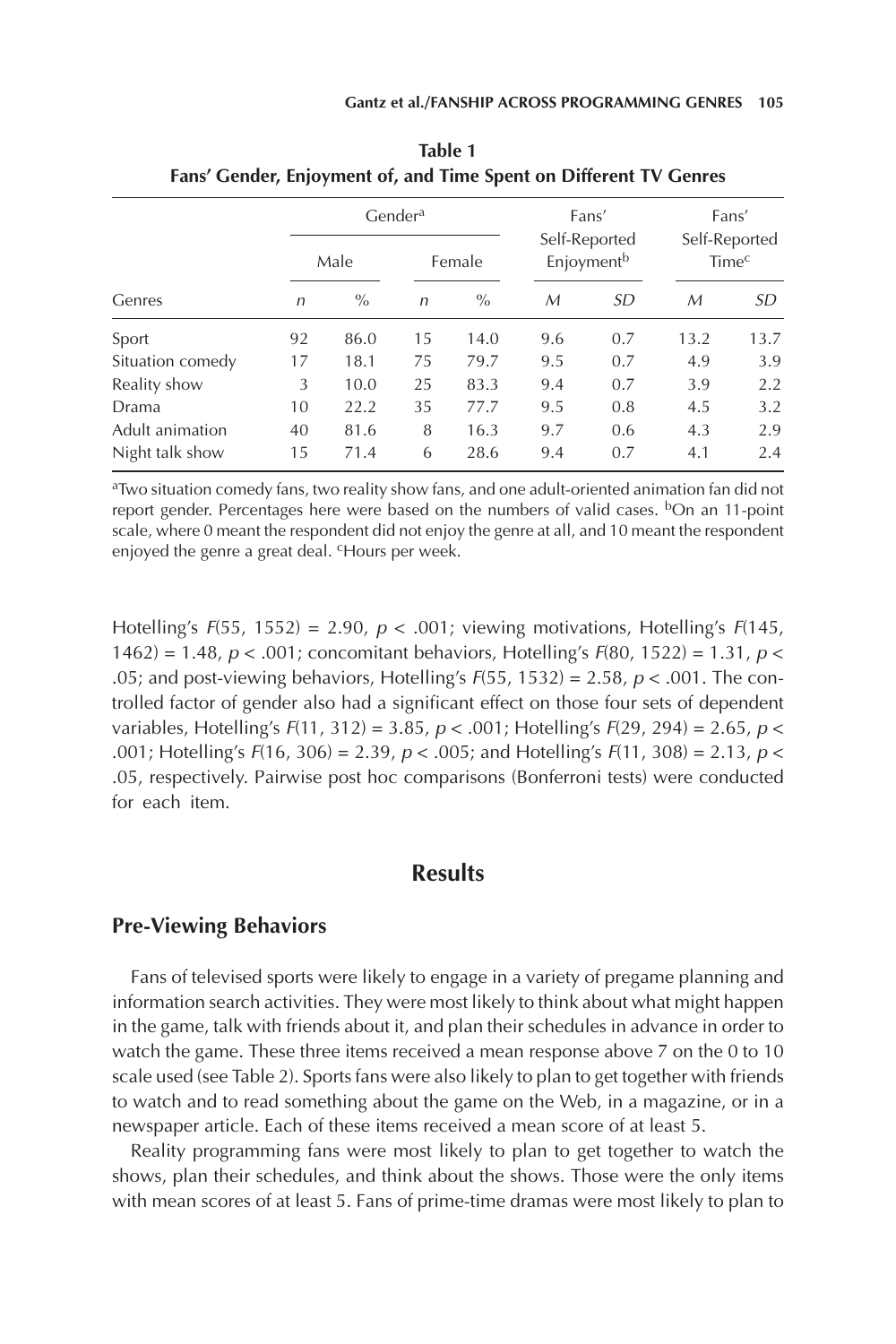|                      | Sport<br>$(n = 103)$ |           | Situation<br>Comedy<br>$(n = 90)$ |     | Table 2<br>Reality<br>$(n = 28)$ |     | Summary of Estimated Marginal Means for Pre-Viewing Behaviors of Fans<br>Drama<br>$(n = 45)$ |     | Animation<br>$(n = 47)$ |           | Night Talk<br>Show<br>$(n = 21)$ |           |
|----------------------|----------------------|-----------|-----------------------------------|-----|----------------------------------|-----|----------------------------------------------------------------------------------------------|-----|-------------------------|-----------|----------------------------------|-----------|
| <b>Behaviors</b>     | $\mathcal M$         | <b>SD</b> | $\mathcal M$                      | SD  | $\mathcal M$                     | SD  | $\mathcal M$                                                                                 | SD  | $\mathcal M$            | <b>SD</b> | $\mathcal M$                     | <b>SD</b> |
| Think about*         | 8.0 <sub>abcd</sub>  | 0.5       | 4.8 <sub>a</sub>                  | 0.5 | 5.0                              | 1.0 | 4.9 <sub>b</sub>                                                                             | 0.6 | 3.4 <sub>c</sub>        | 0.7       | 4.9 <sub>d</sub>                 | 0.8       |
| Talk with friends*   | 7.5 <sub>abcd</sub>  | 0.5       | $5.1_a$                           | 0.4 | 4.8                              | 1.0 | 4.7 <sub>b</sub>                                                                             | 0.6 | 3.1 <sub>c</sub>        | 0.7       | 4.5 <sub>d</sub>                 | 0.8       |
| Plan schedule*       | 7.4 <sub>abcd</sub>  | 0.4       | $3.5_a$                           | 0.4 | 5.3                              | 0.9 | 4.1 <sub>b</sub>                                                                             | 0.6 | 3.0 <sub>c</sub>        | 0.6       | 4.2 <sub>d</sub>                 | 0.7       |
| Read on Web*         | 6.9 <sub>abcde</sub> | 0.4       | 2.6 <sub>a</sub>                  | 0.4 | 2.2 <sub>b</sub>                 | 0.9 | 3.7 <sub>cf</sub>                                                                            | 0.5 | 1.3 <sub>df</sub>       | 0.6       | 3.2 <sub>e</sub>                 | 0.7       |
| Plan get together*   | $6.5_a$              | 0.5       | 4.9                               | 0.5 | 5.7                              | 1.0 | 5.1                                                                                          | 0.6 | 2.9 <sub>a</sub>        | 0.7       | 4.9                              | 0.8       |
| Read*                | 5.9 <sub>abcde</sub> | 0.4       | 2.0 <sub>a</sub>                  | 0.4 | 1.4 <sub>b</sub>                 | 0.8 | 3.0 <sub>c</sub>                                                                             | 0.5 | 1.1 <sub>d</sub>        | 0.6       | 1.5 <sub>e</sub>                 | 0.7       |
| Plan to go to a bar* | 4.8 <sub>ab</sub>    | 0.5       | $2.7_a$                           | 0.5 | 4.2                              | 1.0 | 3.1                                                                                          | 0.6 | 1.4 <sub>b</sub>        | 0.7       | 3.3                              | 0.8       |
| Wear*                | 3.6 <sub>ab</sub>    | 0.5       | $1.4_a$                           | 0.4 | 2.5                              | 1.0 | 1.8                                                                                          | 0.6 | 0.8 <sub>b</sub>        | 0.7       | 1.4                              | 0.8       |
| Bet (not for money)  | 3.3                  | 0.5       | 2.4                               | 0.5 | 3.0                              | 1.0 | 2.4                                                                                          | 0.6 | 1.1                     | 0.7       | 2.6                              | 0.8       |
| Bet (for money)      | 2.1                  | 0.4       | 1.4                               | 0.4 | 1.1                              | 0.8 | 2.7                                                                                          | 0.5 | 0.9                     | 0.6       | 2.1                              | 0.7       |
| Chat online          | 0.7                  | 0.2       | 0.1                               | 0.2 | 0.0                              | 0.5 | 0.4                                                                                          | 0.3 | 0.3                     | 0.3       | 0.5                              | 0.4       |

Note: Subscripts following group means indicate significant (p <sup>&</sup>lt; .05) Bonferroni comparisons between groups.

\*Significant ( $p < .05$ ) main effect on item, controlling for gender.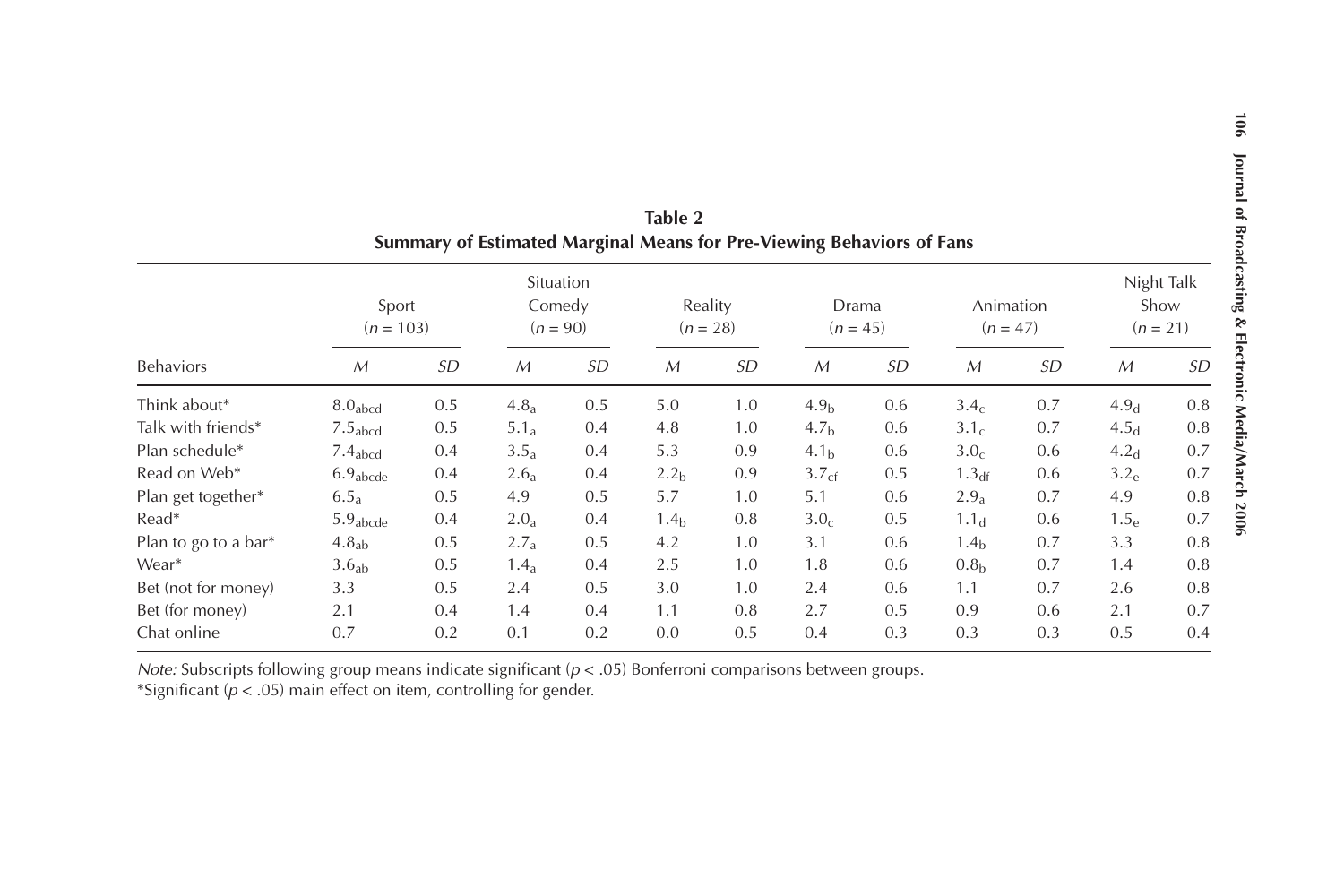get together with friends to watch the shows, scoring a mean slightly above 5 for this item. Those favoring situation comedies were most likely to talk with their friends about the shows, with a mean of this item slightly above 5. Fans of nighttime talk/comedy shows were most likely to think about what might happen on the shows and plan to get together with friends to watch the shows, with means just under 5. The strongest pre-viewing behavior for adult-oriented animation fans was thinking about what might happen on the shows, with the mean scale response just above 3. Mean scores here barely reached 5 for situation comedy fans and were below 5 for adult-oriented animation fans.

Compared to fans of the other genres assessed, sports fans were clearly more active as they prepared to watch their favorite program. Differences among fan groups were significant for 8 of the 11 pre-viewing activities assessed. In each case of significant differences between means, the item applied most to sports fans. Compared to fans of situation comedies, reality programs, dramas, nighttime talk/comedy programs, and adult-oriented animated series, sports fans were more likely to read a magazine, newspaper, or Web site account beforehand. The only preprogram activities that did not record differences between sports fans and any other group of fans were betting on likely outcomes (either for money or other things) and participating in online chat groups about the program. Across fan groups, participating in online chat groups received low scores.

Reality show, situation comedy, and drama fans were most similar to sports fans in their pre-viewing behaviors. Fans in each group were likely to think about what might happen during upcoming programs. Although members of all four fan groups also tended to talk with friends regarding upcoming programming, sports fans reported being significantly more likely to do so than situation comedy and drama fans.

# **Motivations**

Sports fans offered at least modest agreement (i.e., mean score of at least 5) with 13 of the 29 viewing motivations assessed (see Table 3). Leading the way here were six motivations that had mean responses above 7, including three that averaged at least 8. These fans turned to televised sports to see who does well/wins; because they care about the players and teams; because they like the unpredictability of the game; so they could follow their favorite player or team; to put aside responsibilities, including studying, for a while; and because they did not want to miss a thing in the game. Other than putting aside responsibilities and enjoying the unpredictability, these motivations signal an emotional commitment to a player or team. Sports fans tune in to watch because they care about the outcomes. For sports fans, viewing is more often purposive and content oriented rather than a last-ditch alternative when there is nothing else to do or nothing else on television.

To see who wins or does well was an important motivation for fans of situation comedies, reality programs, dramas, and adult-oriented animation shows. Here, situ-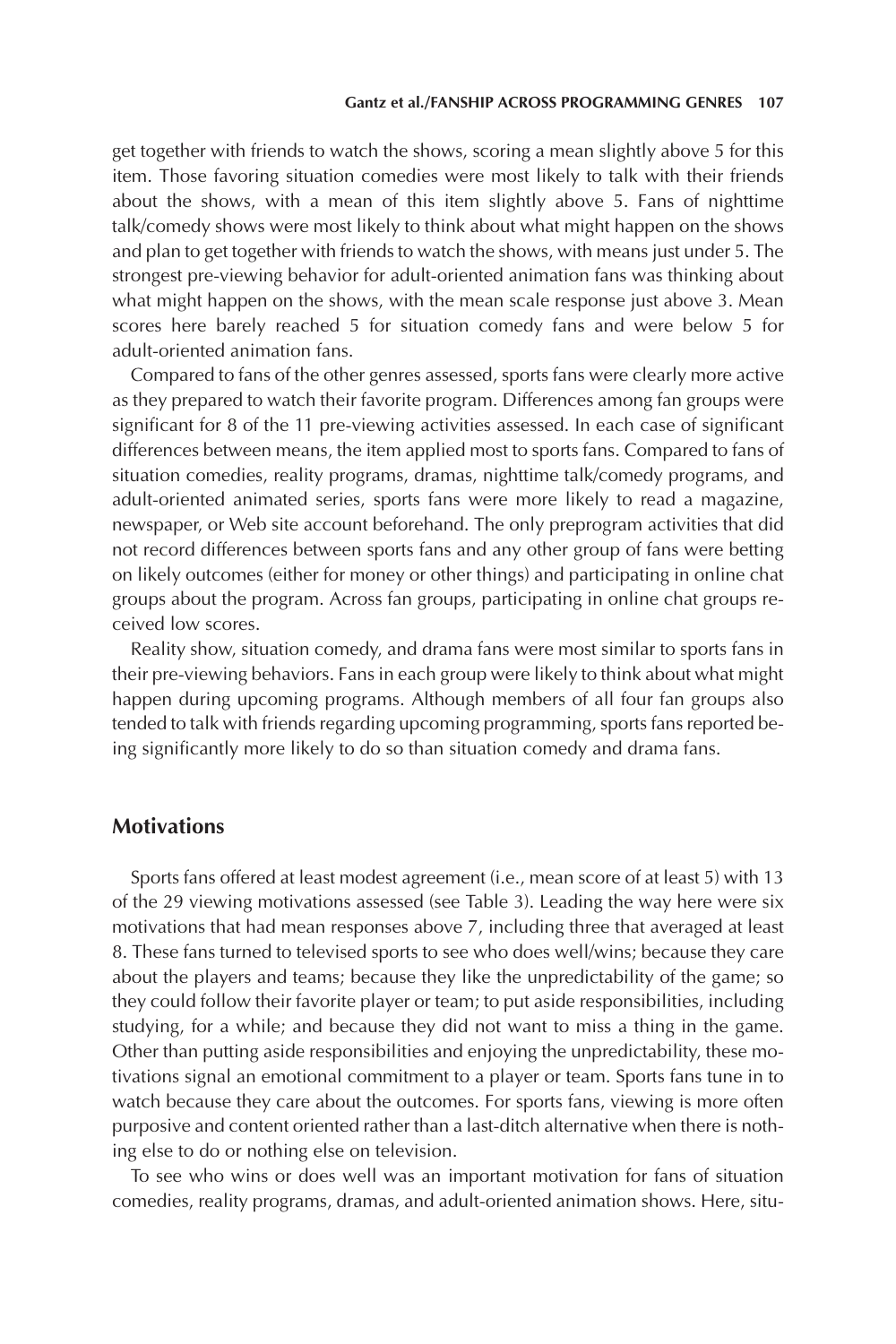|                             |                      |           | <b>Summary of Estimated Marginal Means for Motives of Fans</b><br>Situation |     | Table 3               |     |                     |     |                         |           |                    | Nigh Talk |
|-----------------------------|----------------------|-----------|-----------------------------------------------------------------------------|-----|-----------------------|-----|---------------------|-----|-------------------------|-----------|--------------------|-----------|
|                             | Sport<br>$(n = 103)$ |           | Comedy<br>$(n = 90)$                                                        |     | Reality<br>$(n = 28)$ |     | Drama<br>$(n = 45)$ |     | Animation<br>$(n = 48)$ |           | Show<br>$(n = 20)$ |           |
| Motives                     | M                    | <b>SD</b> | $\mathcal M$                                                                | SD  | $\mathcal M$          | SD  | $\mathcal M$        | SD  | $\mathcal M$            | <b>SD</b> | $\mathcal M$       | SD        |
| See who does well/wins*     | 8.6 <sub>abcd</sub>  | 0.5       | $6.2_a$                                                                     | 0.4 | 7.3                   | 1.0 | 6.1 <sub>b</sub>    | 0.6 | 5.5 <sub>c</sub>        | 0.6       | 4.9 <sub>d</sub>   | 0.8       |
| Care about*                 | 8.3 <sub>abcd</sub>  | 0.5       | 4.5 <sub>a</sub>                                                            | 0.5 | 5.6                   | 1.0 | 5.2 <sub>b</sub>    | 0.6 | 3.3 <sub>c</sub>        | 0.7       | 4.2 <sub>d</sub>   | 0.8       |
| Follow a character*         | 8.1 <sub>abcd</sub>  | 0.5       | 4.9 <sub>a</sub>                                                            | 0.5 | 6.3                   | 1.1 | 4.5 <sub>b</sub>    | 0.7 | 3.8 <sub>c</sub>        | 0.7       | 4.8 <sub>d</sub>   | 0.9       |
| Like the unpredictability*  | $7.5_{\rm abcd}$     | 0.5       | $3.9_a$                                                                     | 0.5 | 5.8                   | 1.1 | 4.3 <sub>b</sub>    | 0.6 | 3.6 <sub>c</sub>        | 0.7       | 3.7 <sub>d</sub>   | 0.8       |
| Put aside responsibilities* | $7.4_{ab}$           | 0.5       | 4.8 <sub>a</sub>                                                            | 0.5 | 7.0                   | 1.1 | 6.3                 | 0.6 | 3.6 <sub>b</sub>        | 0.7       | 6.4                | 0.9       |
| Not miss anything*          | 7.3 <sub>abcd</sub>  | 0.5       | $3.1_a$                                                                     | 0.4 | 5.5                   | 1.0 | 4.0 <sub>b</sub>    | 0.6 | 2.5 <sub>c</sub>        | 0.6       | 3.9 <sub>d</sub>   | 0.8       |
| Relieve stress*             | 6.1 <sub>abcd</sub>  | 0.4       | 2.6 <sub>a</sub>                                                            | 0.4 | 3.9                   | 0.9 | 3.3 <sub>b</sub>    | 0.5 | 2.2 <sub>c</sub>        | 0.6       | 2.7 <sub>d</sub>   | 0.7       |
| Feel connected*             | 6.0 <sub>abc</sub>   | 0.5       | $2.5_a$                                                                     | 0.5 | 4.4                   | 1.1 | 3.5                 | 0.6 | 1.6 <sub>b</sub>        | 0.7       | 2.1 <sub>c</sub>   | 0.9       |
| To be in the know*          | 5.6 <sub>a</sub>     | 0.5       | 3.7                                                                         | 0.5 | 3.3                   | 1.1 | 4.1                 | 0.6 | 2.6 <sub>a</sub>        | 0.7       | 3.6                | 0.8       |
| Add excitement*             | 5.6 <sub>abcd</sub>  | 0.5       | $2.9_a$                                                                     | 0.5 | 4.6                   | 1.0 | 2.6 <sub>b</sub>    | 0.6 | 2.4 <sub>c</sub>        | 0.7       | 2.6 <sub>d</sub>   | 0.8       |
| To get together             | 5.4                  | 0.5       | 4.8                                                                         | 0.5 | 4.2                   | 1.1 | 4.7                 | 0.7 | 3.3                     | 0.7       | 4.0                | 0.9       |
| Something to talk about*    | 5.1 <sub>ab</sub>    | 0.5       | $3.1_a$                                                                     | 0.4 | 4.2                   | 1.0 | 3.9                 | 0.6 | 1.5 <sub>h</sub>        | 0.6       | 3.0                | 0.8       |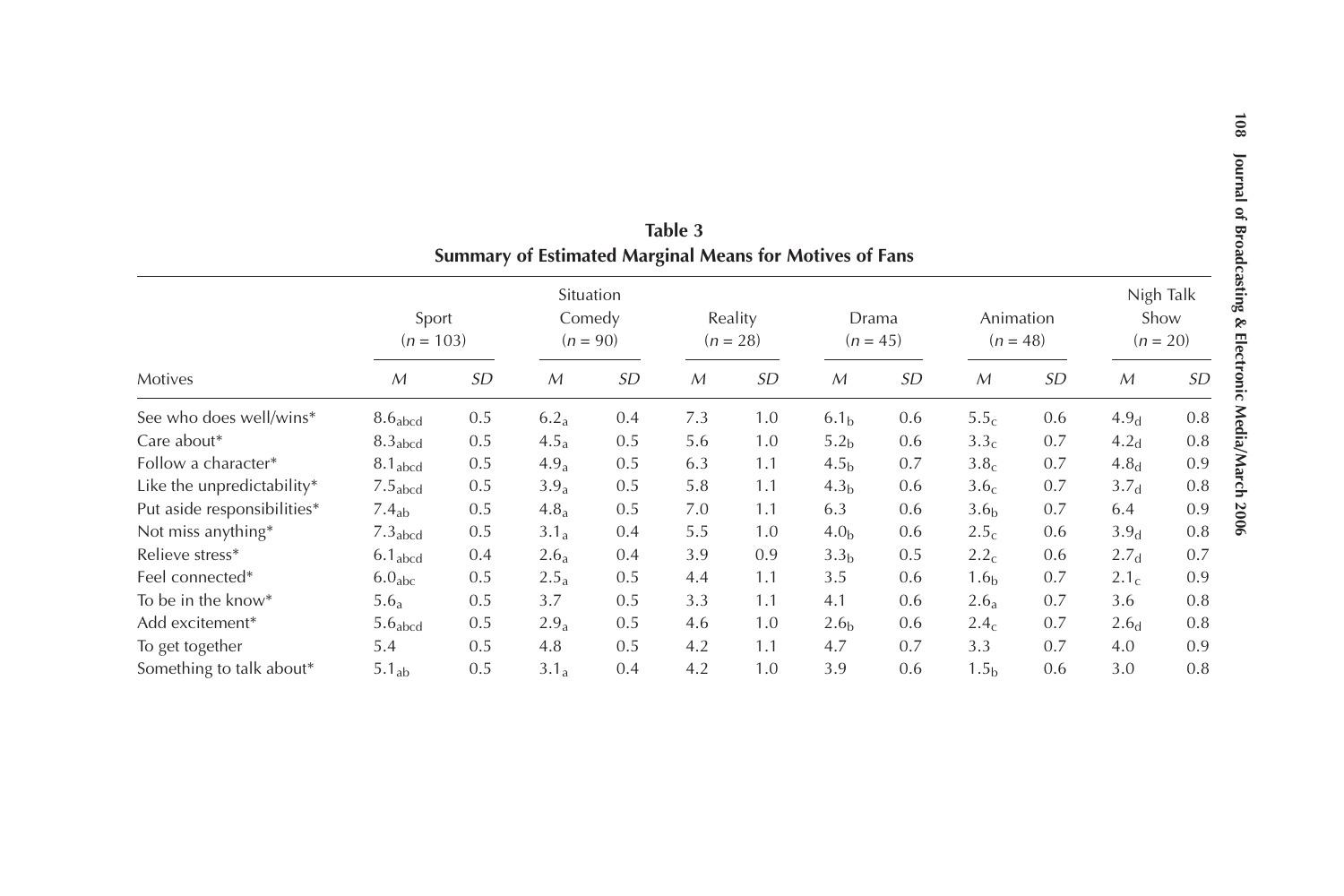| It is popular*         | $5.1_a$             | 0.5 | 4.0     | 0.5 | 5.6 | 1.0 | 4.0              | 0.6 | 1.8 <sub>a</sub> | 0.7 | 2.4              | 0.9 |
|------------------------|---------------------|-----|---------|-----|-----|-----|------------------|-----|------------------|-----|------------------|-----|
| Relate to your life*   | 3.9                 | 0.5 | 2.1     | 0.5 | 3.5 | 1.0 | 2.7              | 0.6 | 1.6              | 0.6 | 2.1              | 0.8 |
| Attractive characters* | 3.8 <sub>a</sub>    | 0.4 | 2.1     | 0.4 | 2.1 | 0.9 | 1.9              | 0.5 | 1.0 <sub>a</sub> | 0.6 | 1.5              | 0.7 |
| To kill time           | 3.7                 | 0.5 | 4.1     | 0.5 | 2.9 | 1.1 | 4.2              | 0.6 | 3.4              | 0.7 | 4.1              | 0.9 |
| Keep track: fantasy*   | 3.5 <sub>abcd</sub> | 0.4 | $0.7_a$ | 0.4 | 1.0 | 0.9 | 0.8 <sub>b</sub> | 0.5 | 0.6 <sub>c</sub> | 0.6 | 0.8 <sub>d</sub> | 0.7 |
| An excuse to party     | 3.4                 | 0.5 | 2.8     | 0.5 | 2.0 | 1.1 | 3.0              | 0.6 | 2.2              | 0.7 | 2.5              | 0.9 |
| Others are watching    | 3.4                 | 0.5 | 3.8     | 0.5 | 3.3 | 1.1 | 3.6              | 0.6 | 2.2              | 0.7 | 3.6              | 0.8 |
| Make fun               | 3.2                 | 0.5 | 2.3     | 0.4 | 1.9 | 1.0 | 2.9              | 0.6 | 2.5              | 0.6 | 3.0              | 0.8 |
| Chance to have a drink | 3.1                 | 0.7 | 3.1     | 0.7 | 2.7 | 1.6 | 2.1              | 0.9 | 1.7              | 1.0 | 2.3              | 1.2 |
| Follow your bets*      | 2.8                 | 0.4 | 1.2     | 0.4 | 0.4 | 0.9 | 2.3              | 0.5 | 0.8              | 0.6 | 1.8              | 0.7 |
| To be part of a group  | 2.7                 | 0.5 | 3.3     | 0.4 | 2.2 | 1.0 | 2.7              | 0.6 | 1.8              | 0.6 | 2.1              | 0.8 |
| Spark your imagination | 2.4                 | 0.4 | 1.8     | 0.4 | 1.3 | 0.8 | 1.3              | 0.5 | 1.1              | 0.5 | 1.3              | 0.6 |
| Nothing else on TV     | 2.4                 | 0.5 | 3.7     | 0.5 | 2.6 | 1.0 | 3.2              | 0.6 | 2.6              | 0.7 | 2.9              | 0.8 |
| Feel better*           | 2.1 <sub>a</sub>    | 0.3 | 1.1     | 0.3 | 0.4 | 0.7 | 0.7              | 0.4 | 0.4 <sub>a</sub> | 0.5 | 0.5              | 0.6 |
| Do with a partner      | 1.5                 | 0.4 | 1.6     | 0.4 | 2.7 | 0.9 | 1.9              | 0.5 | 0.5              | 0.6 | 2.5              | 0.7 |
| Learn life lessons     | 1.3                 | 0.3 | 0.5     | 0.3 | 0.3 | 0.6 | 0.6              | 0.4 | 0.2              | 0.4 | 0.6              | 0.5 |
| To observe fashion     | 0.3                 | 0.2 | 0.4     | 0.2 | 0.6 | 0.5 | 0.3              | 0.3 | 0.1              | 0.3 | 0.5              | 0.4 |

*Note:* Subscripts following group means indicate significant ( $p < .05$ ) Bonferroni comparisons between groups.

\*Significant ( $p < .05$ ) main effect on item, controlling for gender.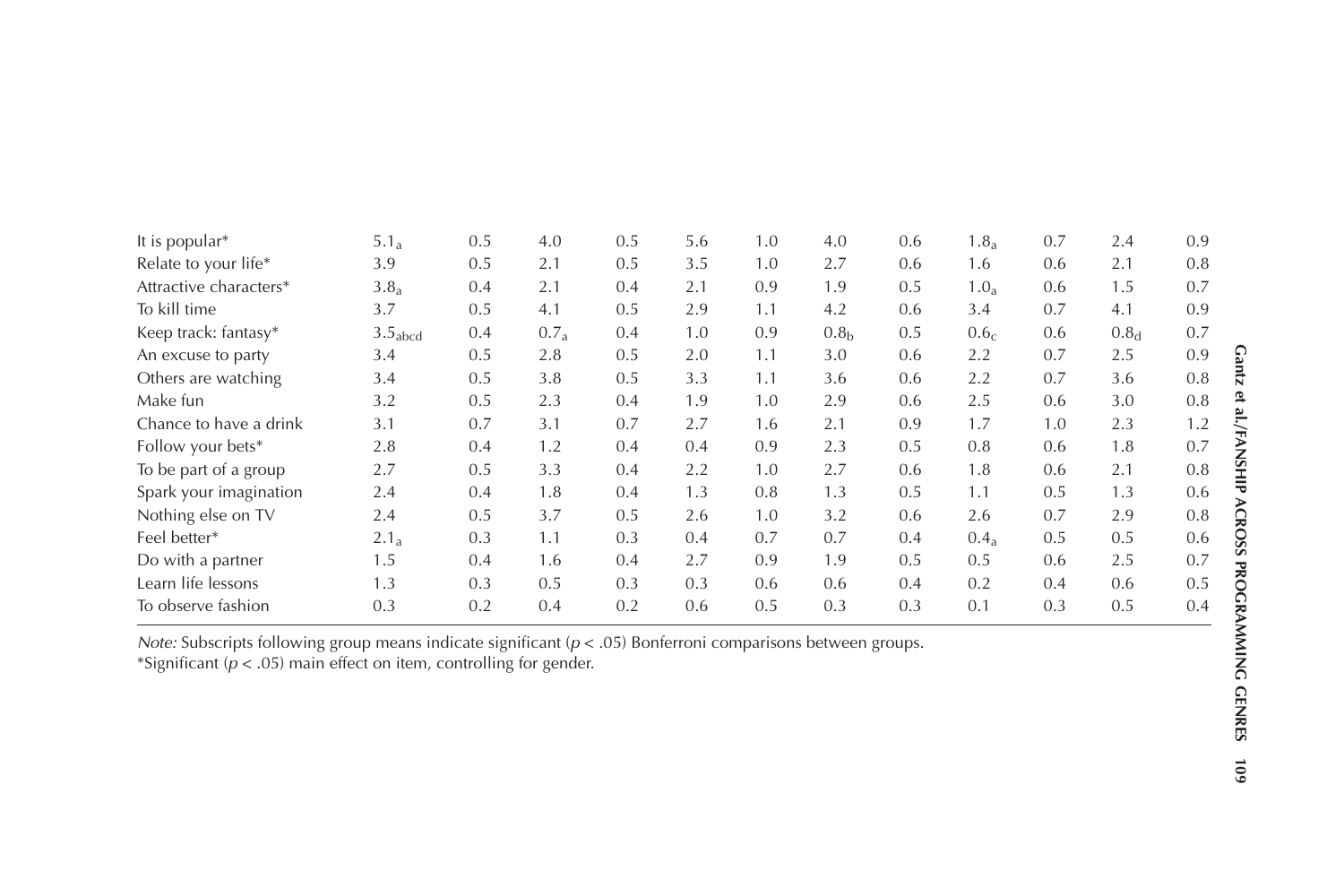ation comedy fans, reality programming fans, and drama fans were closest to sports fans. Reality program fans offered at least modest agreement with five other motivations: to not miss anything on the show; to put aside responsibilities, including studying, for a while; for the unpredictability of the program; to follow specific characters; and because they care about the characters. Beyond watching to see who did well, prime-time drama fans watched because they care about the characters; to put aside responsibilities for awhile; and to follow characters. Those who liked nighttime talk shows were interested in putting aside their responsibilities for awhile. No additional motivation received a mean of at least 5 for this genre.

For 15 of the 29 motivation items assessed, sports fans offered significantly different responses than those provided by at least one of the other groups of fans. Even with the item to see who wins or does well—which generated the highest score across most groups—sports fans offered significantly higher scores than those who preferred situation comedies, dramas, adult-oriented animation shows, and nighttime talk/comedy shows. Reality program fans were most closely aligned with sports fans, with no viewing motivation receiving significantly different mean scale responses between fans of these two genres. Sports fans more frequently differed with each of the other programming genres. In each case, the sports fan was more motivated.

# **Concomitant Behaviors**

Across programming genres, respondents offered modest to strong support for a good number of the affective responses and concomitant behaviors assessed (see Table 4). Sports fans offered at least modest support  $(M > 5)$  for 11 of the 16 behaviors assessed. Leading the list here, with a mean score close to 9, was feeling happy when their favorite character, player, or team did well. That item also was the highest rated for fans of four of the remaining five genres (the lone exception being nighttime talk/comedy shows), although scores were not quite as high. Sports fans were also likely to strongly endorse (i.e., mean scores no lower than 7) feeling excited, feeling sad or depressed when their favorite player or team did poorly, feeling mad when their favorite player or team did poorly, yelling at a player/character, hoping or praying for a positive outcome, and talking about the show/game. Three of the remaining four highly scored items for sports fans signified active viewing and keen interest in the action on the screen. Sports fans were likely to feel anxious, argue or fight, and tell people to be quiet. The fourth item was having a snack or meal. That motivation received mean scores of at least 5 among reality, prime-time drama, situation comedy, and nighttime talk/comedy show fans as well.

With this set of items, both reality program and prime-time drama fans came closest to sports fans. In addition to feeling happy when their favorites did well, reality and drama fans were likely to feel excited and talk about the show. Although mean scores for both groups were never as high as those of sports fans, they also were not signifi-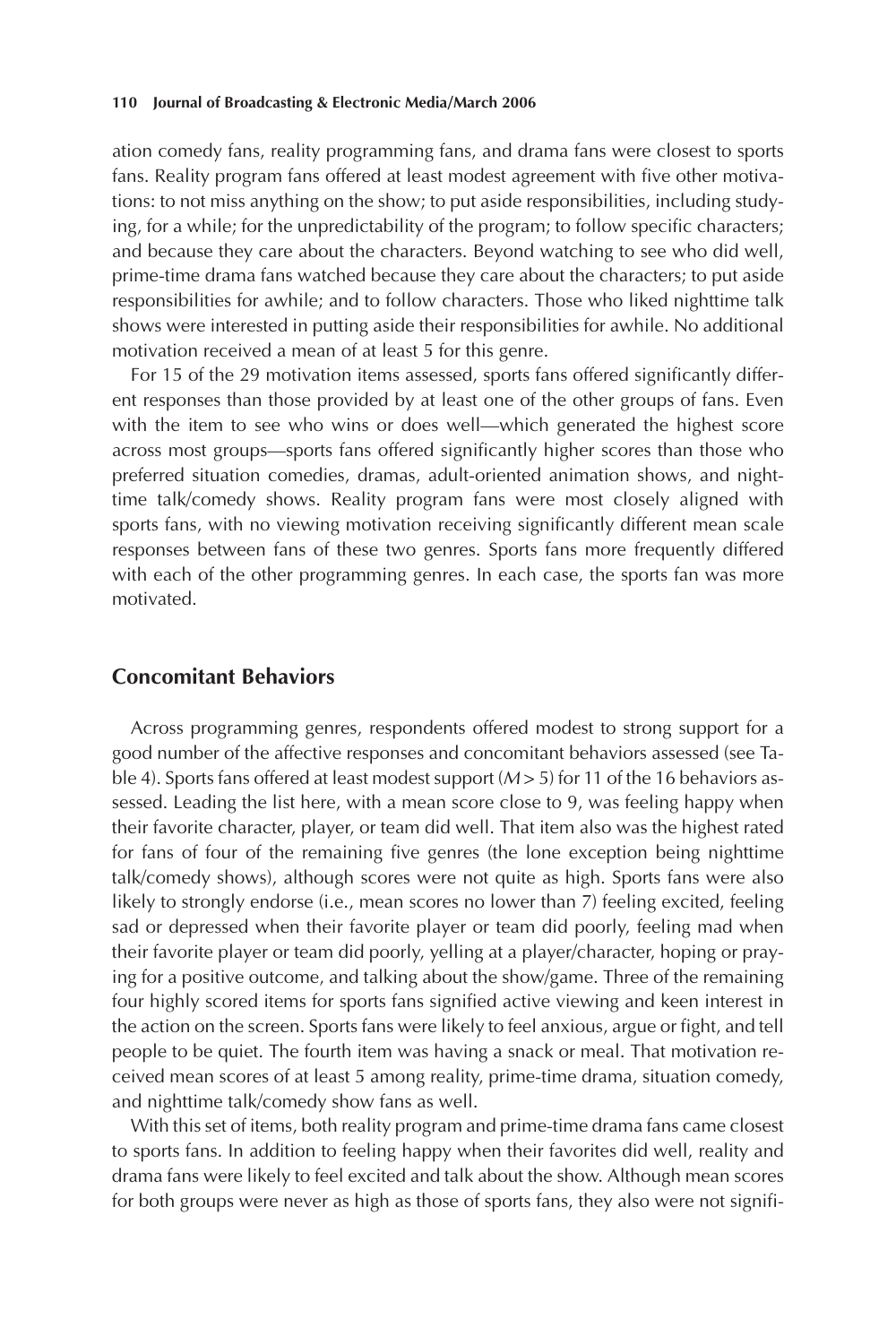|                            | Sport<br>$(n = 105)$ |     | Situation<br>Comedy<br>$(n = 88)$ |     | Reality<br>$(n = 28)$ |     | Drama<br>$(n = 45)$ |           | Animation<br>$(n = 48)$ |           | Night Talk<br>Show<br>$(n = 19)$ |     |
|----------------------------|----------------------|-----|-----------------------------------|-----|-----------------------|-----|---------------------|-----------|-------------------------|-----------|----------------------------------|-----|
| <b>Behaviors</b>           | $\mathcal M$         | SD  | $\mathcal M$                      | SD  | $\mathcal M$          | SD  | $\mathcal M$        | <b>SD</b> | $\mathcal M$            | <b>SD</b> | М                                | SD  |
| Happy when does well*      | 8.7 <sub>abc</sub>   | 0.5 | 6.4 <sub>a</sub>                  | 0.5 | 7.1                   | 1.1 | 7.7                 | 0.6       | 5.7 <sub>b</sub>        | 0.7       | 5.3 <sub>c</sub>                 | 0.9 |
| Excited*                   | $7.8_{ab}$           | 0.5 | $5.3_a$                           | 0.5 | 6.1                   | 1.0 | 6.1                 | 0.6       | 4.3 <sub>b</sub>        | 0.7       | 5.2                              | 0.8 |
| Sad when does poorly*      | 7.5 <sub>abc</sub>   | 0.5 | 4.2 <sub>a</sub>                  | 0.5 | 4.2                   | 1.2 | 5.9                 | 0.7       | 3.5 <sub>b</sub>        | 0.7       | 3.6 <sub>c</sub>                 | 0.9 |
| Mad when does poorly*      | 7.3 <sub>abc</sub>   | 0.5 | 4.1 <sub>a</sub>                  | 0.5 | 4.3                   | 1.1 | 5.3                 | 0.7       | 2.7 <sub>b</sub>        | 0.7       | 3.2 <sub>c</sub>                 | 0.9 |
| Yell out at the character* | 7.3 <sub>ab</sub>    | 0.5 | $4.5_a$                           | 0.5 | 4.4                   | 1.1 | 5.5                 | 0.7       | 3.2 <sub>b</sub>        | 0.7       | 4.6                              | 0.9 |
| $Hope/pray*$               | 7.2 <sub>abc</sub>   | 0.5 | 4.4 <sub>a</sub>                  | 0.5 | 6.2                   | 1.1 | 4.5 <sub>b</sub>    | 0.7       | 2.8 <sub>c</sub>        | 0.7       | 4.1                              | 0.9 |
| Talk about show/game*      | $7.1_a$              | 0.5 | 6.2                               | 0.5 | 6.2                   | 1.1 | 6.3                 | 0.6       | 4.0 <sub>a</sub>        | 0.7       | 5.6                              | 0.9 |
| Anxious*                   | $6.8_a$              | 0.5 | 5.0                               | 0.5 | 4.2                   | 1.1 | 4.9                 | 0.7       | $3.4_a$                 | 0.7       | 4.3                              | 0.9 |
| Have a snack/meal*         | $6.4_a$              | 0.5 | 5.6 <sub>b</sub>                  | 0.5 | 5.0                   | 1.0 | 5.8 <sub>c</sub>    | 0.6       | 3.1 <sub>abc</sub>      | 0.6       | 5.5                              | 0.8 |
| Argue/fight*               | 5.3 <sub>ab</sub>    | 0.5 | 2.4 <sub>a</sub>                  | 0.5 | 2.7                   | 1.0 | 3.0                 | 0.6       | 1.5 <sub>b</sub>        | 0.7       | 2.7                              | 0.8 |
| Tell people to be quiet*   | 5.0 <sub>ab</sub>    | 0.5 | $2.5_a$                           | 0.5 | 3.0                   | 1.0 | 3.2                 | 0.6       | 1.4 <sub>h</sub>        | 0.7       | 3.0                              | 0.8 |
| Talk about other things    | 4.3                  | 0.5 | 5.0                               | 0.5 | 3.6                   | 1.1 | 5.2                 | 0.7       | 3.7                     | 0.7       | 4.8                              | 0.9 |
| Have an alcoholic drink    | 4.1                  | 0.5 | 2.9                               | 0.5 | 2.0                   | 1.1 | 3.9                 | 0.7       | 3.5                     | 0.7       | 3.4                              | 0.9 |
| Bet on outcome*            | $3.4_a$              | 0.4 | 2.4                               | 0.4 | 1.5                   | 0.9 | 2.6                 | 0.5       | $1.1_a$                 | 0.6       | 2.0                              | 0.7 |
| Get drunk/hammered         | 2.1                  | 0.5 | 2.0                               | 0.4 | 1.0                   | 1.0 | 2.5                 | 0.6       | 1.9                     | 0.6       | 1.4                              | 0.8 |
| Study/read                 | 2.0                  | 0.4 | 2.2                               | 0.4 | 1.1                   | 0.9 | 1.4                 | 0.5       | 1.7                     | 0.6       | 2.4                              | 0.7 |
|                            |                      |     |                                   |     |                       |     |                     |           |                         |           |                                  |     |

**Table 4Summary of Estimated Marginal Means for Concomitant Responses of Fans**

Note: Subscripts following group means indicate significant (p <sup>&</sup>lt; .05) Bonferroni comparisons between groups.

\*Significant ( $p < .05$ ) main effect on item, controlling for gender.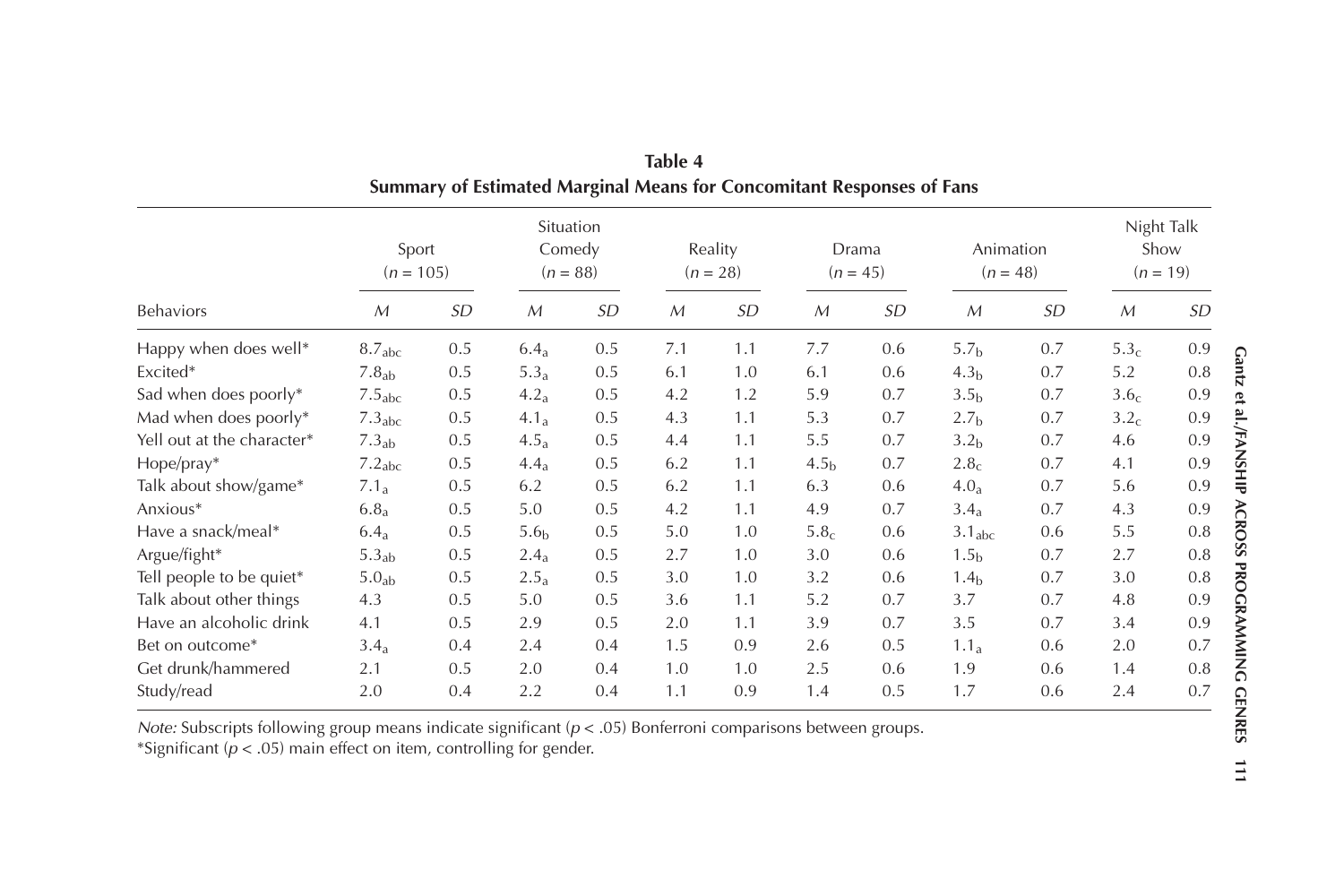cantly lower than those offered by sports fans, with the exception that sports fans were more likely to hope/pray for a desired outcome than prime-time drama fans.

Situation comedy fans were also similar to sports, reality, and drama fans in their reports of talking about the show while viewing. However, there were significant differences between situation comedy fans and sports fans on half of the items measured. Situation comedy fans appeared to be less emotionally involved, although this may be a function of the items measured and the generally upbeat nature of situation comedy fare. Those who enjoyed nighttime talk/comedy programs felt excited while watching and also talked with others about the shows. Save for feeling happy, adult-oriented animation fans had no mean scores above 5. Perhaps they were content to simply watch and laugh.

Statistically significant differences between sports fans and at least one other fan group emerged for 12 of the 16 items assessed. These differences occurred most frequently, and generally were greatest, between sports fans and fans of adult-oriented animation programs (12 items). Sports fans were more actively involved in viewing. They appeared more focused on viewing and were more likely to feel—and display—a wide range of emotions. Three differences were reported for sports and nighttime talk/comedy show fans. For the most part, differences again centered on emotional responses.

### **Post-Viewing Responses**

Even after the game or program ended, sports fans seemed more actively involved with their favorite program (see Table 5). Mean scores for sports fans topped 6 for 6 of the 11 items measured. Sports fans were most likely to say they would watch more about the game on TV. They also were likely to stay in a good mood for a while when their favorite player or team did well; read about the players, teams, or games in the newspaper as well as on the Web; talk with friends about the game; and stay in a bad mood for a while if their favorite player or team did poorly. The only post-viewing item that scored above 5 that had nothing to do with the game was hanging out with friends after watching.

No other fan group reported they would be likely to watch more about their show on TV as their highest rated post-viewing response. This is possibly due to the lack of programming options devoted to program analysis in genres other than sports. Hanging out was the most common post-viewing response, receiving the highest means for fans of drama, nighttime talk/comedy, and adult animation. However, for the latter two fan groups, no post-viewing item received a mean score of 5. Situation comedy fans were more likely to say they would hang out or talk with friends. For them, staying in a good mood placed third. Staying in a good mood was the highest rated post-viewing response for reality programming fans.

Sports fans scored significantly higher than fans of at least one other program genre on six of these items. Six differences were found between sports and adult-oriented animation fans. Indeed, scores for these two fan groups often represent the end points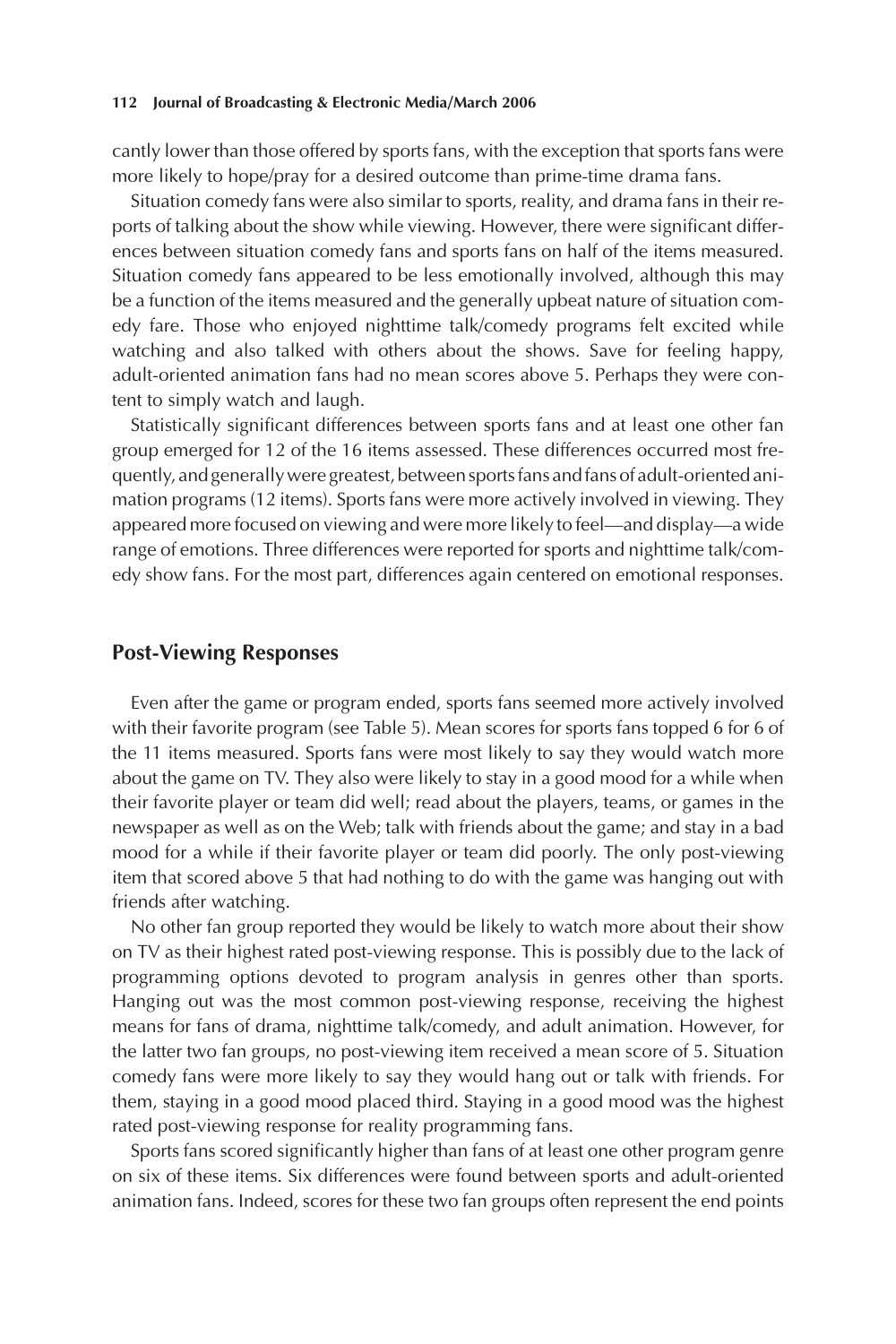|                             | Sport<br>$(n = 104)$ |     | Situation<br>Comedy<br>$(n = 88)$ |           | Reality<br>$(n = 28)$ |           | Drama<br>$(n = 42)$ |           | Animation<br>$(n = 47)$ |           | Night Talk<br>Show<br>$(n = 21)$ |           |
|-----------------------------|----------------------|-----|-----------------------------------|-----------|-----------------------|-----------|---------------------|-----------|-------------------------|-----------|----------------------------------|-----------|
| <b>Behaviors</b>            | $\mathcal M$         | SD  | $\mathcal M$                      | <b>SD</b> | $\mathcal M$          | <b>SD</b> | $\mathcal M$        | <b>SD</b> | $\mathcal M$            | <b>SD</b> | $\mathcal M$                     | <i>SD</i> |
| Watch more about it on TV*  | 8.5 <sub>abcde</sub> | 0.5 | 3.9 <sub>a</sub>                  | 0.4       | 4.6 <sub>b</sub>      | 1.0       | 5.2 <sub>c</sub>    | 0.6       | 2.9 <sub>d</sub>        | 0.7       | 3.7 <sub>e</sub>                 | 0.8       |
| Good mood if did well*      | 8.0 <sub>abc</sub>   | 0.5 | 5.4 <sub>a</sub>                  | 0.5       | 6.4                   | 1.1       | 6.2                 | 0.7       | 3.7 <sub>h</sub>        | 0.8       | 4.6 <sub>c</sub>                 | 0.9       |
| Read about it*              | 7.9 <sub>abcde</sub> | 0.5 | 3.5 <sub>a</sub>                  | 0.5       | 3.1 <sub>b</sub>      | 1.0       | 5.3 <sub>cf</sub>   | 0.6       | 2.4 <sub>df</sub>       | 0.7       | 4.7 <sub>e</sub>                 | 0.8       |
| Talk with friends*          | 7.5 <sub>ab</sub>    | 0.5 | $5.5_a$                           | 0.5       | 6.3                   | 1.0       | 5.8                 | 0.6       | 3.7 <sub>b</sub>        | 0.7       | 4.7                              | 0.8       |
| Read about it on Web*       | 7.2 <sub>abcde</sub> | 0.5 | $1.8_a$                           | 0.4       | 2.6 <sub>b</sub>      | 1.0       | 3.4 <sub>c</sub>    | 0.6       | 1.7 <sub>d</sub>        | 0.7       | 3.1 <sub>e</sub>                 | 0.8       |
| Bad mood if did poorly*     | 6.1 <sub>abc</sub>   | 0.5 | 3.0 <sub>a</sub>                  | 0.5       | 3.6                   | 1.1       | 3.5 <sub>b</sub>    | 0.6       | 1.4 <sub>c</sub>        | 0.7       | 3.3                              | 0.8       |
| Hang out                    | 5.9                  | 0.9 | 5.5                               | 0.9       | 4.3                   | 2.0       | 6.6                 | 1.1       | 4.4                     | 1.3       | 4.9                              | 1.5       |
| Do nothing about it         | 2.3                  | 0.5 | 3.4                               | 0.5       | 2.0                   | 1.0       | 4.4                 | 0.6       | 3.9                     | 0.7       | 3.3                              | 0.8       |
| Drink more                  | 2.2                  | 0.5 | 1.9                               | 0.5       | 0.6                   | 1.0       | 2.7                 | 0.6       | 1.9                     | 0.7       | 2.6                              | 0.8       |
| Chat about it online        | 0.8                  | 0.3 | 0.2                               | 0.3       | 0.1                   | 0.6       | 0.6                 | 0.4       | 0.3                     | 0.4       | 0.6                              | 0.5       |
| Write to the actors/players | 0.7                  | 0.3 | 0.2                               | 0.2       | 1.0                   | 0.5       | 0.2                 | 0.3       | 0.0                     | 0.4       | 0.8                              | 0.4       |

**Table 5Summary of Estimated Marginal Means for Post-Viewing Responses of Fans**

Note: Subscripts following group means indicate significant (p <sup>&</sup>lt; .05) Bonferroni comparisons between groups.

\*Significant ( $p < .05$ ) main effect on item, controlling for gender.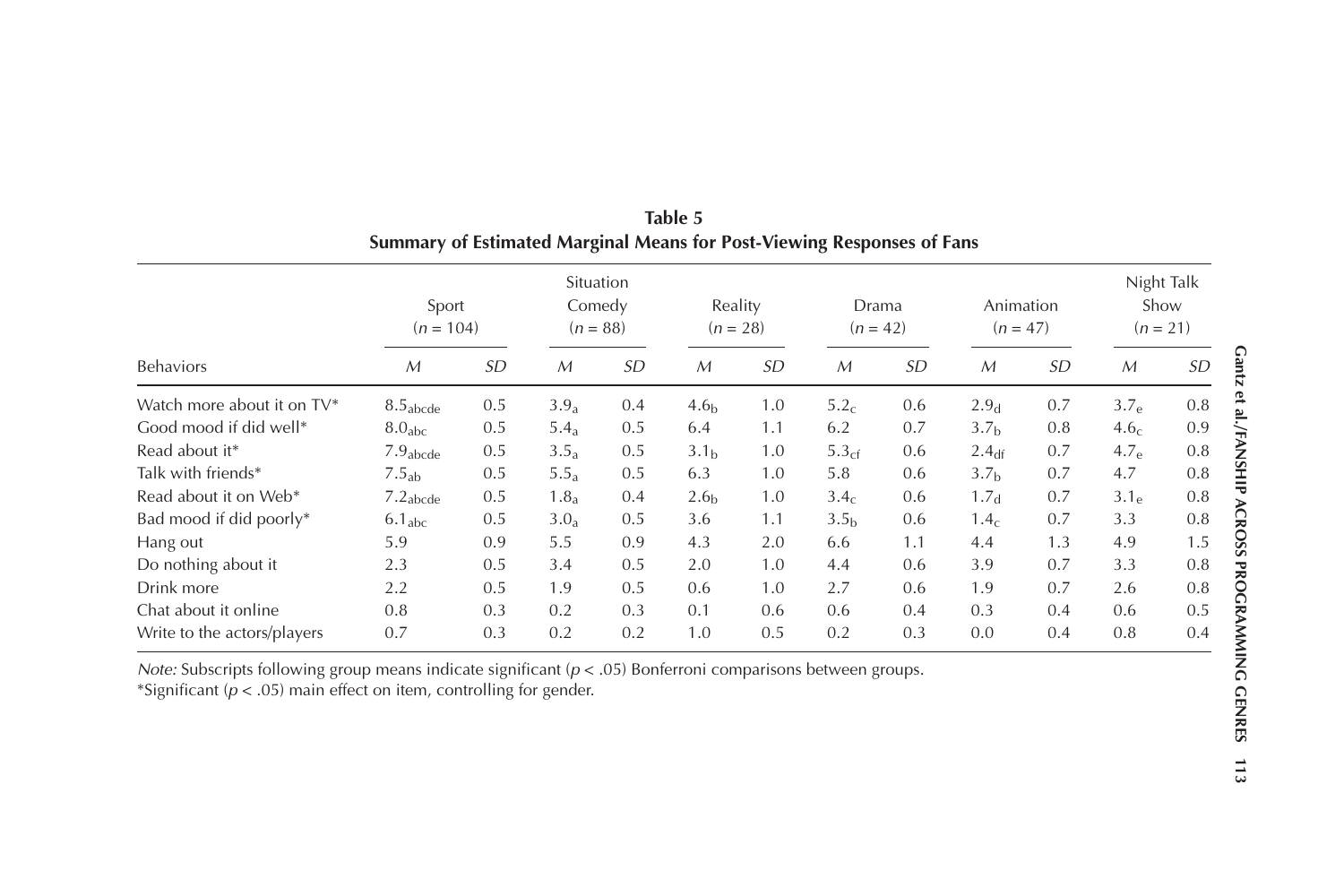on a continuum of mean scores for each item. Six differences were also recorded with situation comedy fans, four with prime-time drama and nighttime talk/comedy fans, and three with reality show fans. Differences in this section reflect a mix of affective involvement as well as, perhaps, easy access to follow-up information. Sports fans again appeared more emotionally involved. They stayed in a good or bad mood more often than their counterparts. Sports fans also were apparently able to tap into content not available to other groups. They capitalized on readily available, at times seemingly ubiquitous, reports and stories about the games on television sportscasts, the newspaper, and Web sites.

# **Discussion**

Nearly a decade ago, Gantz and Wenner (1995) called on social scientists to investigate the ways in which fans of televised sports were similar and different from fans of other television genres. This study analyzes the pre-viewing behaviors, viewing motivations, concomitant, and post-viewing behaviors of sports fans and fans of situation comedies, reality shows, prime-time dramas, nighttime talk/comedy shows, and adult-oriented animation programs to determine whether there were similarities and differences across types of fans.

The short answer to Gantz and Wenner's (1995) charge is that sports fans, to a dramatic extent, appear to stand apart from fans of other types of television programming. Compared to fans of other programming genres, sports fans were more likely to participate in activities typically associated with fanship. Almost all of the significant differences found were between sports fans and other types of fan groups. One difference appeared across fans of other types of programming. Although this could be a factor of small sample sizes in nonsports fan cells, these findings suggest that, save for sports, other types of fan groups are essentially the same.

Sports fans are strikingly different from all other types of fans in their pre-viewing and post-viewing behaviors. Sports fans seemed to stretch out rituals associated with viewing sports as long as possible. They begin early, thinking about an upcoming game, searching for information about it on the Web and in print, talking about it with their friends, and planning their schedules so as not to miss any of the action. Even after the game ends, the game continues to play an important role in the sports fan's media diet. Sports fans watch news and recap programs and read about the outcome on the Web and in print. Unlike any other type of fan, sports fans relive the game again and again. Although survey data preclude establishing causal linkages, it is interesting to consider whether the seemingly endless replay of sports events factors into why sports fans' moods are so affected by the outcome of televised sports.

Perhaps the desire to extend the sports-viewing experience stems from the fact that sports fans, more than fans of other programming genres, identify with the competing athletes as well as identify with other fans. Serious fans of particular teams, players, or sports in general often consider their fanship as a significant part of their personal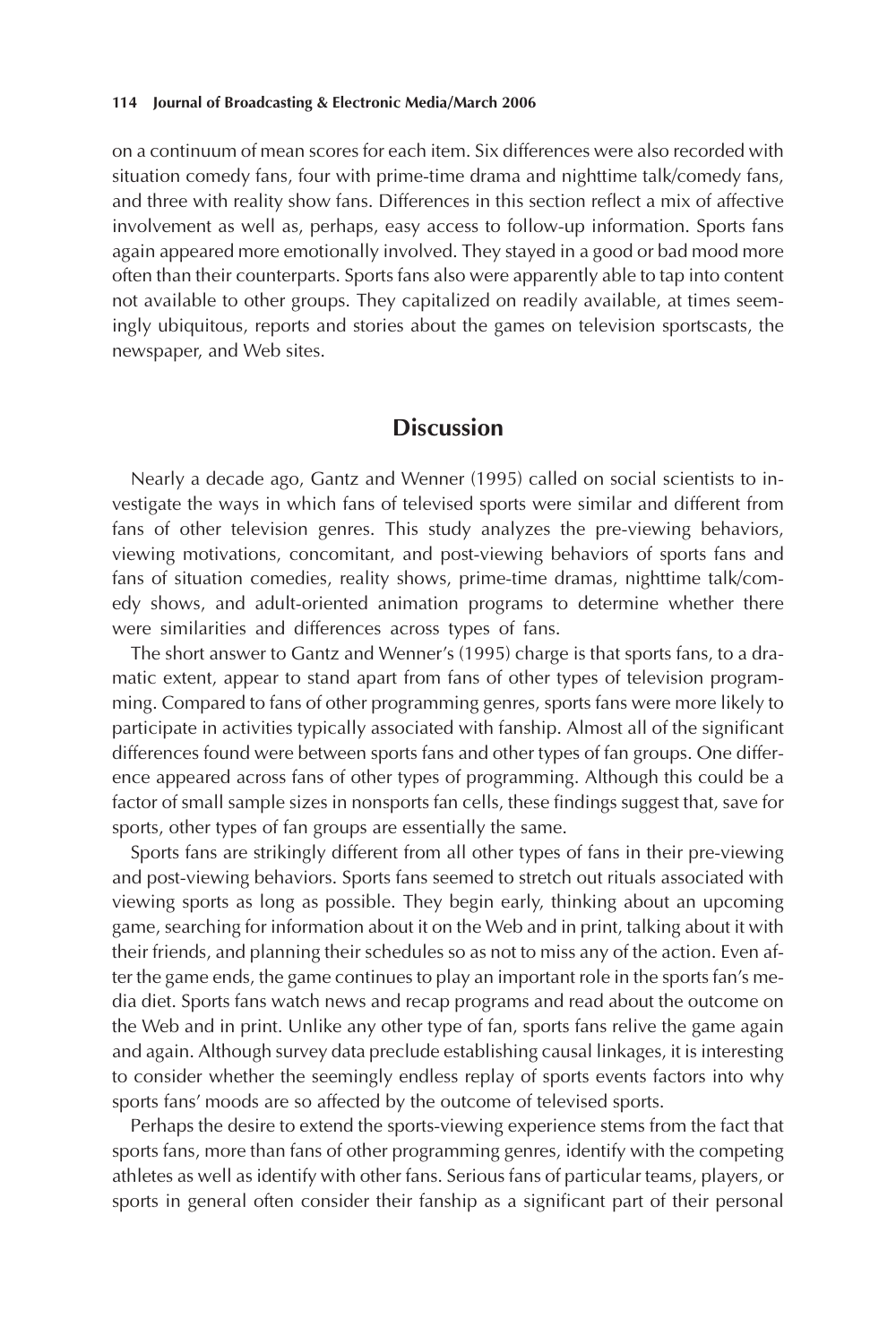identity. Fans have a vested interest in seeing that their team does well. When one's favorite team does well, victory serves to validate the mental investment (and often financial investment, if one considers purchasing team-related merchandise) fans make in the team. Validation here is positive and is likely to be linked with enhanced self-esteem. Reliving games elongates these positive thoughts and feelings. Talking about games with other fans allows fans to feel part of a cohesive group with common interests. This sense of inclusion also seems likely to result in positive thoughts and emotions. A desire to cling to these positive experiences seems likely to draw fans towards coverage of sports both before and after the actual competition.

It could be argued that sports fans appear more active than fans of other programming genres simply because sports content is so readily available. On the surface, this seems reasonable as sports generates a lot of press. Yet, other programming genres are well represented beyond the confines of their allotted slots on television. Today's cable and satellite television landscape features networks devoted to a plethora of programming genres. Countless magazines cover television programming. Most newspapers offer daily or weekly entertainment sections. Finally, there are Web sites for virtually every television program currently in production, some operated by networks or program suppliers and others by fans. There is, then, an abundance of program-related content for fans of virtually any programming genre. Again, the results suggest that sports fans are more likely than other fans to stretch the viewing experience beyond the program itself.

It also could be argued that the findings are a function of a sports-centric bias in the measures used to assess the audience experience with their favorite programming genre. A good number of items used did come from previous studies of sports viewing. Yet, only a few were sports-centric (e.g., the motivation "to keep track of fantasy leagues"). Other items from the sports studies were slightly recast to apply equally well to each programming genre (e.g., the motivation "because you care about the characters, players, teams, or people"). Still other items used in the study (e.g., "to observe fashion" and "it's something to do with a romantic partner") were far more likely to apply to other genres than to sports. Pretests confirmed the applicability of the items that were ultimately used—sometimes even to our own surprise. For instance, several pretest respondents reported betting on the outcome of reality shows for money or other prizes. (Las Vegas casinos accept bets on reality show outcomes.) Others reported using the dialogue in situation comedies to direct various drinking games with friends (e.g., alcohol would be consumed every time a particular character would say a particular phrase or perform a particular behavior). Finally, the researchers deliberately excluded items likely to apply only to those few who were extreme, hard-core fans (e.g., writing episodes for programs, creating program-related artifacts, traveling from city to city to follow a team or to attend fan conventions). Those fans exist for each programming genre but fall at the very end of the fanship continuum. Because this study sought to compare individuals who met a relatively low threshold for inclusion in particular fan groups, no reason was seen to focus particular attention on behaviors likely to be exhibited only by indi-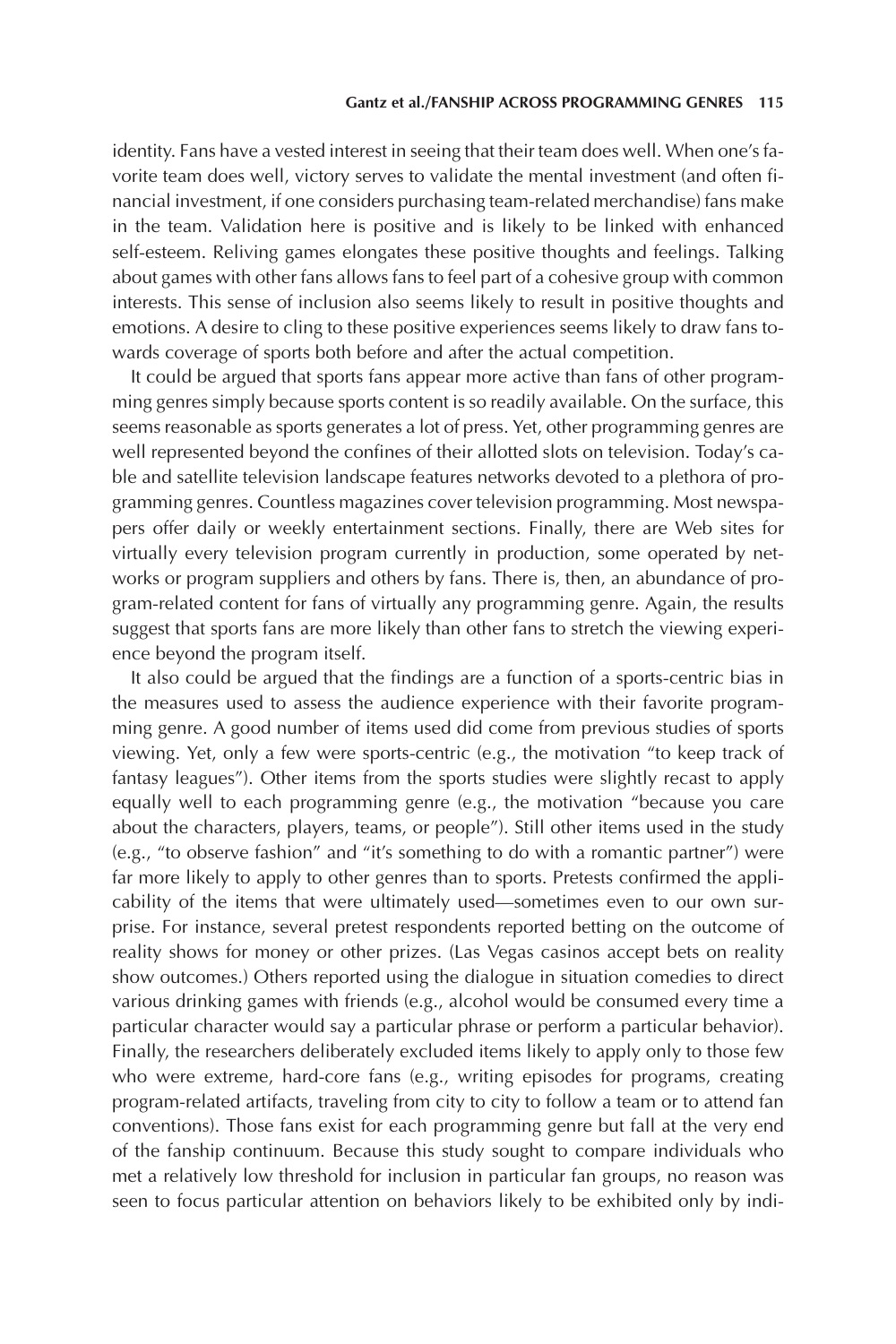viduals who would be considered in the highest levels of fandom for sports or any other genre of programming.

It is worth commenting on the clear gender difference in preference for sports and reality shows. Fans of the former, as could be expected, were mostly men. What may have been surprising, however, was how heavily female-skewed the fan base was for reality programming. Although gender differences were statistically controlled, it is interesting to speculate whether reality programming may become a vehicle for fan identity among women that is analogous to sports programming for men. There are, at least thematically, very striking commonalities between the two genres. Sports and reality programming deal with human competition for which the outcomes have a substantial impact on individuals who viewers come to know and perhaps even care for. However, there are also subtle differences between the genres that may make the reality genre more appealing to women. First, the contests in reality shows showcase a substantial interpersonal dimension. Although sports contests feature rivals and rivalries, outcomes are dependent on athletic performance. It may be that women are more entertained or interested in observing the group and/or interpersonal dynamics prevalent in reality programming than the more physical conflict typically found with sports. This possibility deserves further study. Second, reality programming is constrained by the clock. Viewers know that, no matter what happens in the competition, an outcome will be determined at the close of that evening's episode some 30 or 60 minutes later. This may be quite appealing to female viewers who are not as interested in highly suspenseful television fare as are male viewers. Experimental research aimed at investigating these and other potential explanations for the findings seem warranted.

# **References**

- Abercrombie, N., & Longhurst, B. (1998). Audiences: <sup>A</sup> sociological theory of performance and imagination. London: Sage.
- Baym, N. (2000). Tune in, log on: Soap, fandom and online community. London: Sage.
- Bielby, D. D., Harrington, C. L., & Bielby, W. T. (1999). Whose stories are they? Fans' engagement with soap opera narratives in three sites of fan activity. Journal of Broadcasting  $&$  Electronic Media, 43, 35–51.
- Bryant, J., & Raney, A. A. (2000). Sports on the screen. In D. Zillmann & P. Vorderer (Eds.), Media entertainment: The psychology of its appeal (pp. 153–174). Hillsdale, NJ: Lawrence Erlbaum Associates, Inc.
- Cialdini, R. B., Borden, R. J., Thorne, A., Walker, M. R., Freeman, S., & Sloan, L. R. (1976). Basking in reflected glory: Three (football) field studies. Journal of Personality and Social Psychology, 34, 366–375.
- Dietz-Uhler, B., Harrick, E. A., End, C., & Jacquemotte, L. (2000). Sex difference in sport fan behavior and reasons for being a sport fan. Journal of Sport Behavior, 23, 219–231.
- Eastman, S., & Land, A. (1997). The best of both worlds: Sport fans find good seats at the bar. Journal of Sport and Social Issues, 21, 156–178.
- Foster, D. (2004). "Jump in the pool": The competitive culture of Survivor fan networks. In S. Holmes & D. Jermyn (Eds.), Understanding reality television (pp. 270–289). London: Routledge.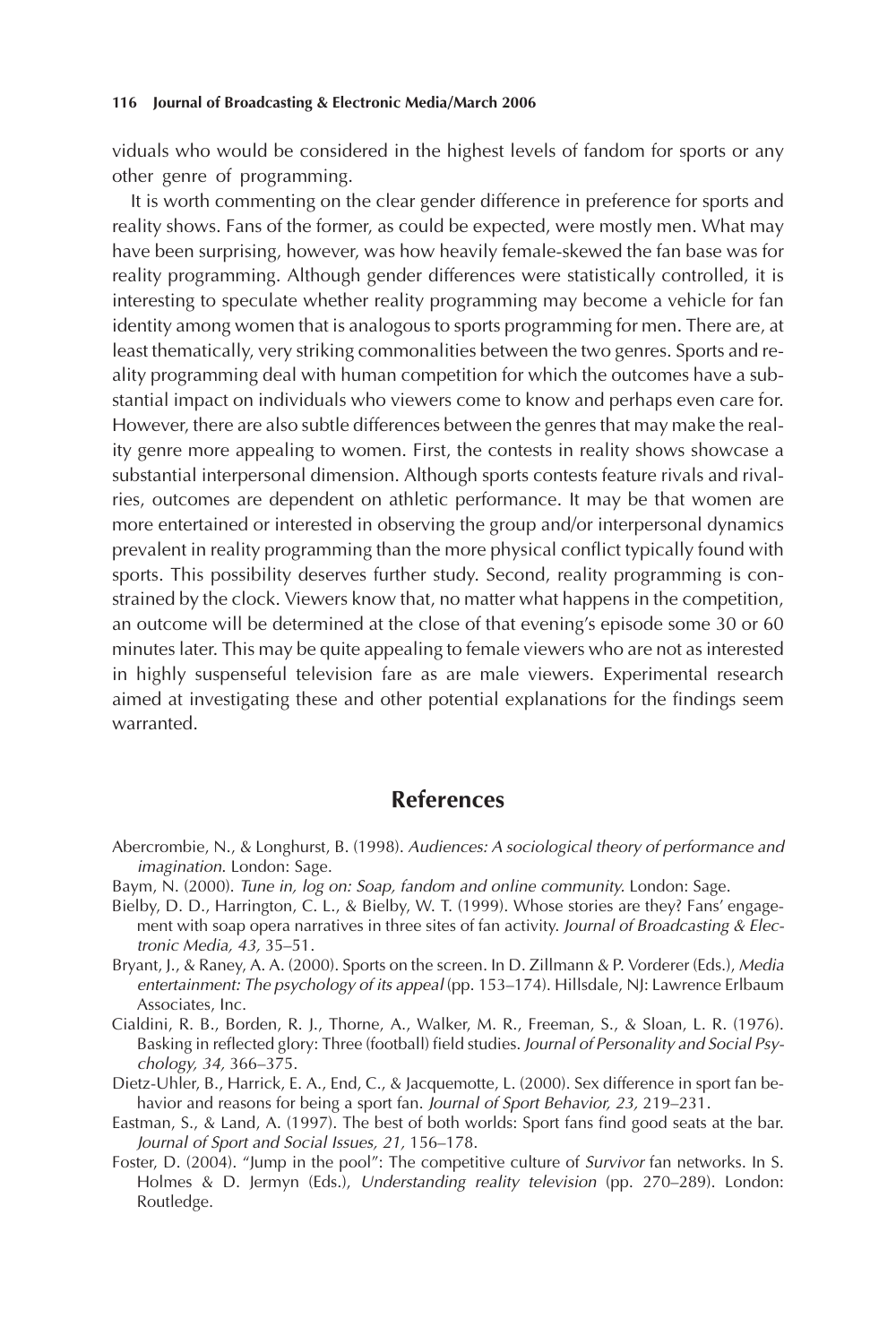- Friedman, J. (2002). Reality squared: Televisual discourse on the real. New Brunswick, NJ: Rutgers University Press.
- Gantz, W. (1981). An exploration of viewing motives and behaviors associated with television sports. Journal of Broadcasting, 12, 263–275.
- Gantz, W. (1985). Exploring the role of television in married life. Journal of Broadcasting & Electronic Media, 29, 65–78.
- Gantz, W., & Wenner, L. A. (1991). Men, women, and sports: Audience experiences and effects. Journal of Broadcasting & Electronic Media, 35, 233–243.
- Gantz, W., & Wenner, L. A. (1995). Fanship and the television sports viewing experience. Sociology of Sports Journal, 12, 56–74.
- Gantz, W., Wenner, L. A., Carrico, C., & Knorr, M. (1995). Televised sports and marital relationships. Sociology of Sports Journal, 12, 306–323.
- Grossberg, L. (1992). Is there a fan in the house? The affective sensibility of fandom. In L. A. Lewis (Ed.), The adoring audience: Fan culture and the popular media (pp. 50–56). London: Routledge.
- Harrington, C. L., & Bielby, D. D. (1995). Soap fans: Pursing pleasure and making meaning in everyday life. Philadelphia: Temple University Press.
- Hillman, C. H., Cuthbert, B. N., Bradley, M. M., & Lang, P. J. (2004). Motivated engagement to appetitive and aversive fanship cues: Psychophysiological responses of rival sport fans. Journal of Sport Exercise Psychology, 26, 338–351.
- Hillman, C. H., Cuthbert, B. N., Cauraugh, J., Schupp, H. T., Bradley, M. M., & Lang, P. J. (2000). Psychophysiological responses of sports fans. Motivation and Emotion, 24, 13–28.
- Hocking, J. E. (1982). Sports and spectators: Intra-audience effects. Journal of Communication, <sup>32</sup>(1), 100–108.
- James, J. D., & Ridinger, L. L. (2002). Female and male sport fans: A comparison of sport consumption motives. Journal of Sport Behavior, 25, 260–278.
- Janoff, B. (2004). ESPN's fan-focused effort finds to air is human. Brandweek, 45(30), 9.
- Jones, J. M. (2003). Show your real face: A fan study of the UK Big Brother transmissions (2000, 2001, 2002): Investigating the boundaries between notions of consumers and producers of factual television. New Media & Society, 15, 400–421.
- Lines, G. (1999). Young people and mass mediated sports events: Consumption, impact and interpretation. Unpublished doctoral dissertation, University of Brighton, England.
- Lines, G. (2000). Media sport audiences—Young people and the Summer of Sport '96: Revisiting frameworks for analysis. Media, Culture & Society, 22, 669–680.
- McPherson, B. D. (1975). Sport consumption and the economics of consumerism. In D. W. Ball & J. W. Loy (Eds.), Sport and social order: Contributions to the sociology of sport (pp. 239–275). Reading, MA: Addison-Wesley.
- Nabi, R. L., Biely, E. N., Morgan, S. J., & Stitt, C. R. (2003). Reality-based television programming and the psychology of its appeal. Media Psychology, 5, 303–330.
- Oxford English Dictionary. (1996). Retrieved May 19, 2005, from http://www.letrs.indiana.edu/ oed/
- Peyser, M. (2003, October 6). Losing "Friends." Newsweek, 142, 46–53.
- Potter, R. F., Sparks, J. V., Cummins, R. G., & Lee, S. (2004). "I bleed Crimson!": The impact of fan identification level on viewers' attention and emotional response during sports news. Psychophysiology, 41(S1), 62.
- Real, M. R. (1998). MediaSports: Technology and the commodification of postmodern sport. In L. A. Wenner (Ed.), MediaSport (pp. 14-26). London: Routledge.
- Sloan, L. R. (1989). The motives of sports fans. In J. H. Goldstein (Ed.), Sports, games, and play: Social and psychological viewpoints (2nd ed., pp. 175–240). Hillsdale: NJ: Lawrence Erlbaum Associates, Inc.
- Smith, G. J., Patterson, B., Williams, T., & Hogg, J. M. (1981). A profile of the deeply committed male sports fan. Arena Review, 51, 26–44.
- Wann, D. L. (1995). Preliminary validation of the sport fan motivation scale. *Journal of Sport and* Social Issues, 19, 377–396.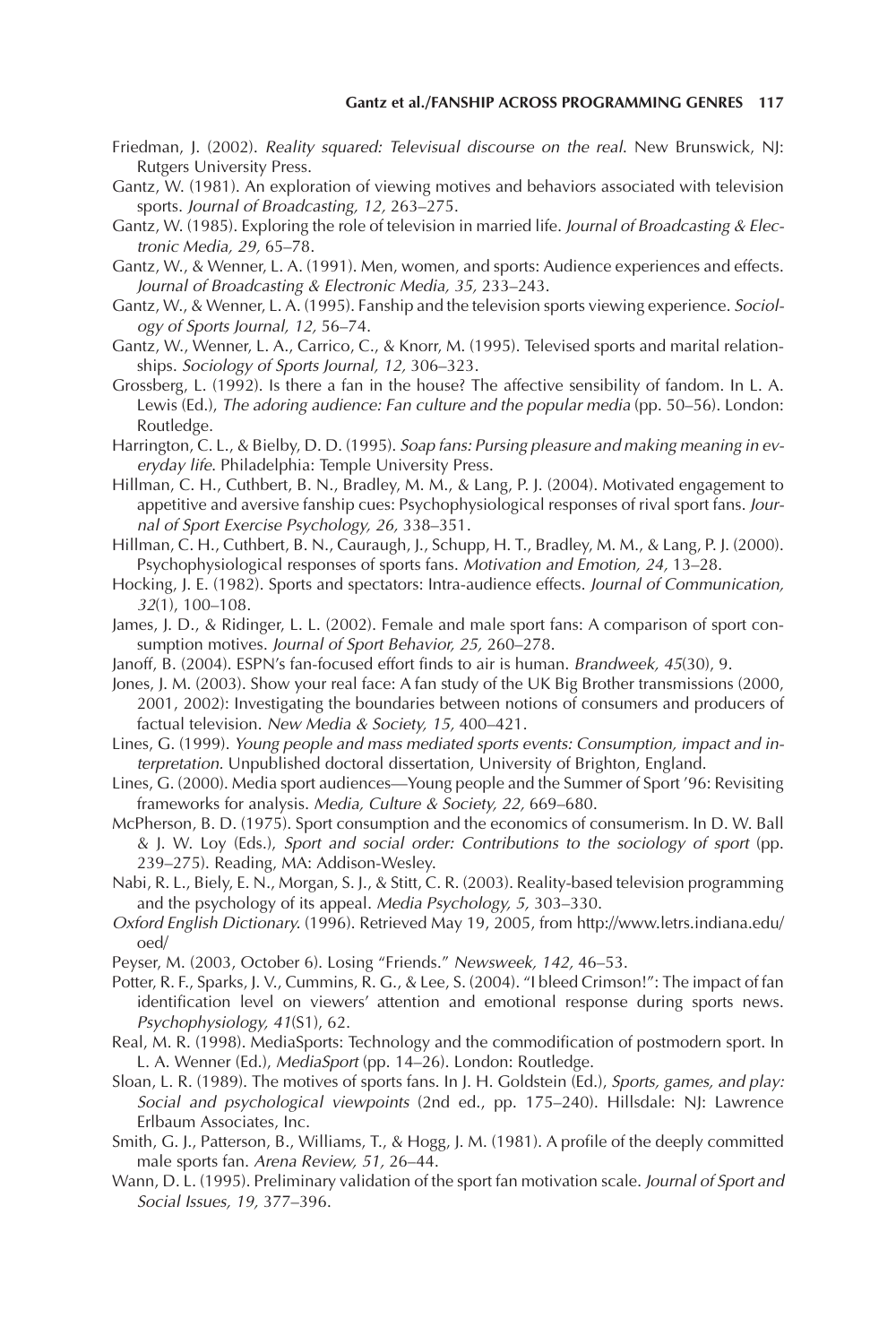- Wann, D. L., & Branscombe, N. R. (1993). Sports fans: Measuring degree of identification with their team. International Journal of Sports Psychology, 24, 1–17.
- Wann, D. L., Schrader, M. P., & Adamson, D. R. (1998). The cognitive and somatic anxiety of sport spectators. Journal of Sport Behavior, 21, 322–337.
- Wann, D. L., Schrader, M. P., & Wilson, A. M. (1999). Sport fan motivation: Questionnaire validation, comparisons by sport, and relationship to athletic motivation. Journal of Sport Behavior, 22, 114–139.
- Wann, D. L., & Waddill, P. J. (2003). Predicting sport fan motivation using anatomical sex and gender role orientation. North American Journal of Psychology, 5, 485–499.